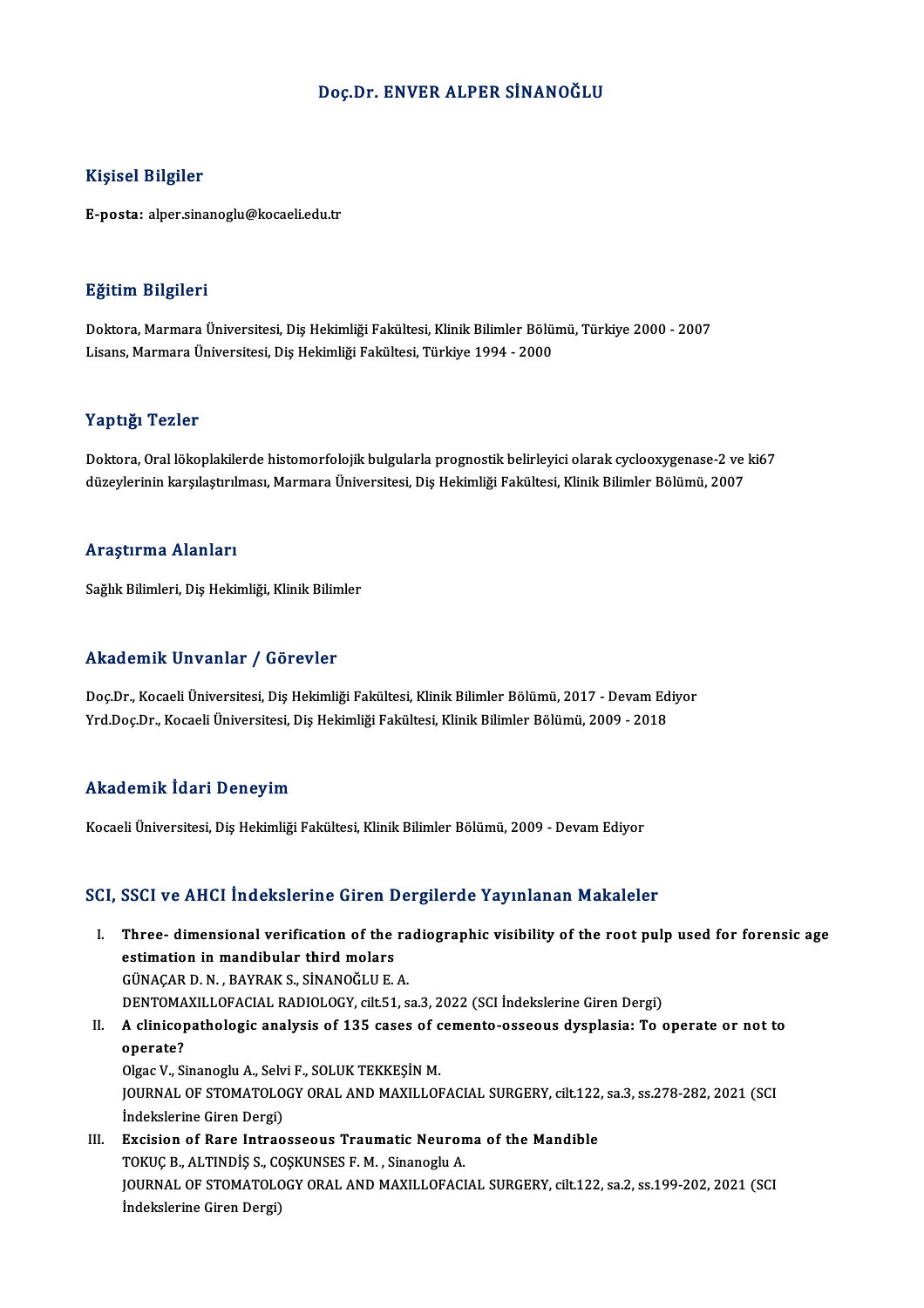| IV.   | Evaluation of osseous changes in dental panoramic radiography of thalassemia patients using              |
|-------|----------------------------------------------------------------------------------------------------------|
|       | mandibular indexes and fractal size analysis                                                             |
|       | BAYRAK S., Goller Bulut D., ORHAN K., SİNANOĞLU E. A., Kursun Cakmak E. S., Misirli M., ANKARALI H.      |
|       | ORAL RADIOLOGY, cilt.36, sa.1, ss.18-24, 2020 (SCI İndekslerine Giren Dergi)                             |
| V.    | Evaluation of mallear ligaments in different voxel resolutions using cone beam computed                  |
|       | tomography                                                                                               |
|       | GÖRÜRGÖZ C., ORHAN K., Sinanoglu E. A., Avsever I. H.                                                    |
|       | DENTOMAXILLOFACIAL RADIOLOGY, cilt.48, sa.2, 2019 (SCI İndekslerine Giren Dergi)                         |
| VI.   | Abundant proteins in platelet-rich fibrin and their potential contribution to wound healing: An          |
|       | explorative proteomics study and review of the literature                                                |
|       | Yaprak E., Kasap M., Akpınar G., İşlek E. E., Sinanoglu A.                                               |
|       | JOURNAL OF DENTAL SCIENCES, cilt.13, sa.4, ss.386-395, 2018 (SCI Indekslerine Giren Dergi)               |
| VII.  | The prominent proteins expressed in healthy gingiva: a pilot exploratory tissue proteomics study         |
|       | Yaprak E., Kasap M., Akpinar G., Kayaalti-Yuksek S., Sinanoglu A., Guzel N., Kocasarac H. D.             |
|       | ODONTOLOGY, cilt.106, sa.1, ss.19-28, 2018 (SCI Indekslerine Giren Dergi)                                |
| VIII. | Correlation between spheno-occipital synchondrosis, dental age, chronological age and cervical           |
|       | vertebrae maturation in Turkish population: is there a link                                              |
|       | Kocasarac H. D., ALTAN A. B., Yerlikaya C., Sinanoglu A., Noujeim M.                                     |
|       | ACTA ODONTOLOGICA SCANDINAVICA, cilt.75, sa.2, ss.79-86, 2017 (SCI İndekslerine Giren Dergi)             |
| IX.   | High levels of heavy metal accumulation in dental calculus of smokers: a pilot inductively coupled       |
|       | plasma mass spectrometry study                                                                           |
|       | YAPRAK E., YOLCUBAL İ., Sinanoglu A., Dogrul-Demiray A., Guzeldemir-Akcakanat E., Marakoglu I.           |
|       | JOURNAL OF PERIODONTAL RESEARCH, cilt.52, sa.1, ss.83-88, 2017 (SCI İndekslerine Giren Dergi)            |
| X.    | Evaluation of Optic Canal and Surrounding Structures Using Cone Beam Computed Tomography:                |
|       | <b>Considerations for Maxillofacial Surgery</b>                                                          |
|       | Sinanoglu A., ORHAN K., Kursun S., Inceoglu B., ÖZTAŞ B.                                                 |
|       | JOURNAL OF CRANIOFACIAL SURGERY, cilt.27, sa.5, ss.1327-1330, 2016 (SCI Indekslerine Giren Dergi)        |
| XI.   | The extrusion of root canal cement containing paraformaldehyde into the inferior alveolar nerve          |
|       | canal resulting in infection and numbness                                                                |
|       | COSKUNSES F. M., Sinanoglu A., Helvacioglu-Yigit D., Abbott P. V.                                        |
|       | INTERNATIONAL ENDODONTIC JOURNAL, cilt.49, sa.6, ss.610-617, 2016 (SCI Indekslerine Giren Dergi)         |
| XII.  | Radiologic assessment of third molar tooth and spheno-occipital synchondrosis for age estimation: a      |
|       | multiple regression analysis study                                                                       |
|       | Kocasarac H. D., Sinanoglu A., Noujeim M., Yigit D., Baydemir C.                                         |
|       | INTERNATIONAL JOURNAL OF LEGAL MEDICINE, cilt.130, sa.3, ss.799-808, 2016 (SCI İndekslerine Giren Dergi) |
| XIII. | Age estimation by an analysis of spheno-occipital synchondrosis using cone-beam computed                 |
|       | tomography                                                                                               |
|       | Sinanoglu A., Kocasarac H. D., Noujeim M.                                                                |
|       | LEGAL MEDICINE, cilt.18, ss.13-19, 2016 (SCI İndekslerine Giren Dergi)                                   |
| XIV.  | Case of osseous dysplasia with an unusual concentric, circular, radiological appearance                  |
|       | Sinanoglu A., Kan B., Gunhan O., Muezzinoglu B.                                                          |
|       | BRITISH JOURNAL OF ORAL & MAXILLOFACIAL SURGERY, cilt.54, sa.1, 2016 (SCI İndekslerine Giren Dergi)      |
| XV.   | Contrast-to-noise ratio with different settings in a CBCT machine in presence of different root-end      |
|       | filling materials: an in vitro study                                                                     |
|       | Kocasarac H. D., Yigit D., Bechara B., Sinanoglu A., Noujeim M.                                          |
|       | DENTOMAXILLOFACIAL RADIOLOGY, cilt.45, sa.5, 2016 (SCI Indekslerine Giren Dergi)                         |
| XVI.  | Histological Validation of Cone-Beam Computed Tomography Versus Laser Fluorescence and                   |
|       | <b>Conventional Diagnostic Methods for Occlusal Caries Detection</b>                                     |
|       | Ozturk E., Sinanoglu A.                                                                                  |
|       | PHOTOMEDICINE AND LASER SURGERY, cilt.33, sa.2, ss.61-68, 2015 (SCI Indekslerine Giren Dergi)            |
| XVII. | Analysis of C-shaped Canals by Panoramic Radiography and Cone-beam Computed Tomography:                  |
|       |                                                                                                          |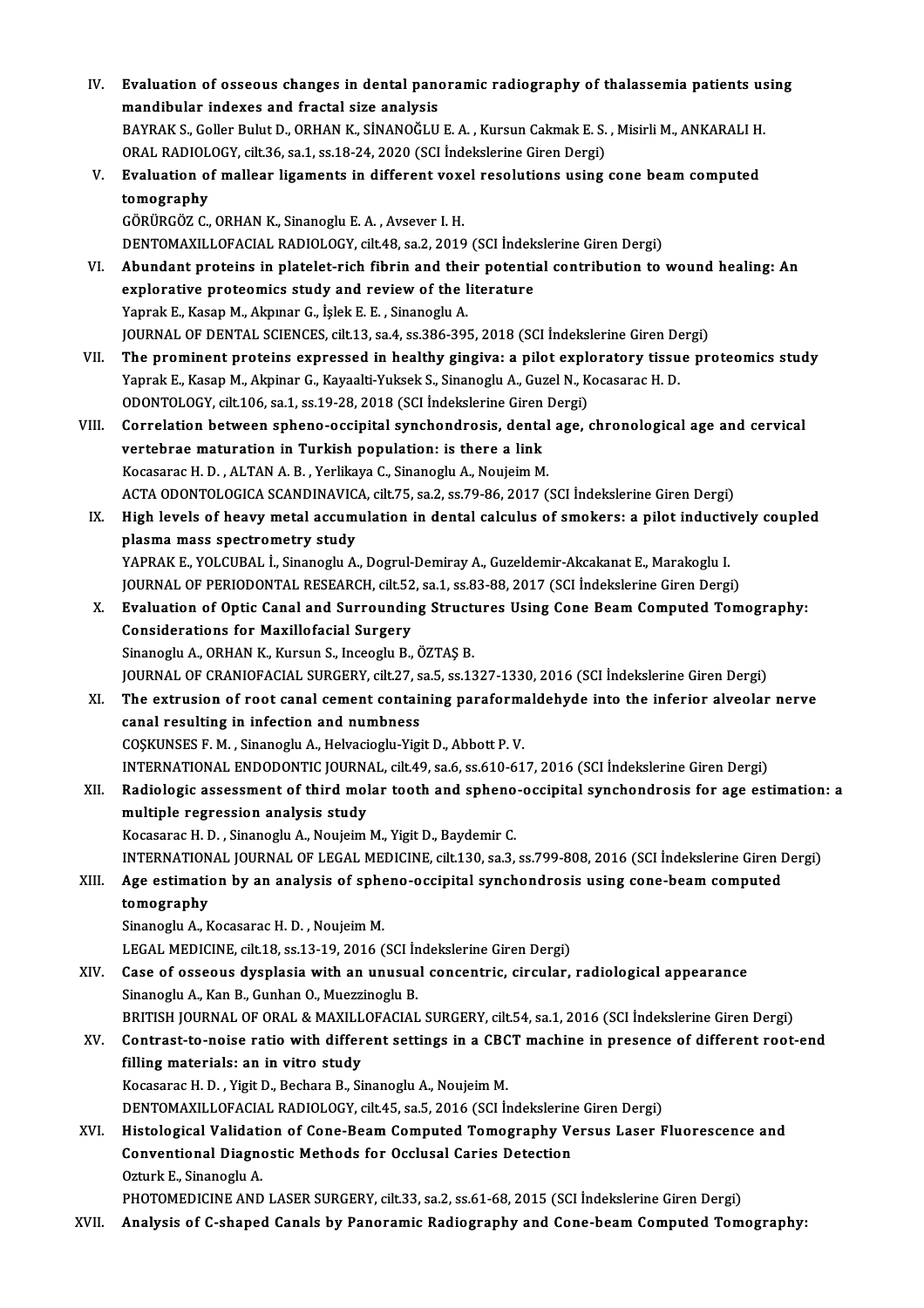Root-type Specificity by Longitudinal Distribution Root-type Specificity by Long<br>Sinanoglu A., Helvacioglu-Yigit D.<br>JOUPMAL OF ENDODONTICS silt Root-type Specificity by Longitudinal Distribution<br>Sinanoglu A., Helvacioglu-Yigit D.<br>JOURNAL OF ENDODONTICS, cilt.40, sa.7, ss.917-921, 2014 (SCI İndekslerine Giren Dergi)<br>Hae of sana baam samnutad tamasınanlu ta evaluate Sinanoglu A., Helvacioglu-Yigit D.<br>JOURNAL OF ENDODONTICS, cilt.40, sa.7, ss.917-921, 2014 (SCI Indekslerine Giren Dergi)<br>XVIII. Use of cone-beam computed tomography to evaluate C-shaped root canal systems in mandibular<br>co JOURNAL OF ENDODONTICS, cilt.40, sa.7, ss.917-921, 2014 (SCI İndeksleri<br>Use of cone-beam computed tomography to evaluate C-shaped ro<br>second molars in a Turkish subpopulation: a retrospective study<br>Helvesiasly Visit D. Sina

- Use of cone-beam computed<br>second molars in a Turkish s<br>Helvacioglu-Yigit D., Sinanoglu A.<br>INTERNATIONAL ENDODONTIC I second molars in a Turkish subpopulation: a retrospective study<br>Helvacioglu-Yigit D., Sinanoglu A.<br>INTERNATIONAL ENDODONTIC JOURNAL, cilt.46, sa.11, ss.1032-1038, 2013 (SCI İndekslerine Giren Dergi)<br>Perinberal ameleblastem Helvacioglu-Yigit D., Sinanoglu A.<br>INTERNATIONAL ENDODONTIC JOURNAL, cilt.46, sa.11, ss.1032-1<br>XIX. Peripheral ameloblastoma: a case report<br>Pekiner F. N. . Ozbavrak S., Sener B. C. . OLGAC N. V. . Sinanoglu A.
	- INTERNATIONAL ENDODONTIC JOURNAL, cilt.46, sa.11, ss.1032-1<br>Peripheral ameloblastoma: a case report<br>Pekiner F. N. , Ozbayrak S., Sener B. C. , OLGAÇ N. V. , Sinanoglu A.<br>DENTOMAYU LOEACIAL BADIOLOCY, silt.26, sa 2, ss.192, DENTOMAXILLOFACIAL RADIOLOGY, cilt.36, sa.3, ss.183-186, 2007 (SCI İndekslerine Giren Dergi)

## Diğer Dergilerde Yayınlanan Makaleler

Iğer Dergilerde Yayınlanan Makaleler<br>I. Oral Lökoplaki: Tanı Kriterleri ve Güncel Yaklaşım<br>SİNANOČLUE A r Bergherde<br>Oral Lökoplaki:<br>SİNANOĞLU E. A.<br>Türkiye Klinikleri Oral Lökoplaki: Tanı Kriterleri ve Güncel Yaklaşım<br>SİNANOĞLU E. A.<br>Türkiye Klinikleri Ağız Diş ve Çene Radyolojisi, cilt.4, sa.2, ss.77-85, 2018 (Diğer Kurumların Hakemli Dergileri) SİNANOĞLU E. A.<br>Türkiye Klinikleri Ağız Diş ve Çene Radyolojisi, cilt.4, sa.2, ss.77-85, 2018 (Diğer Kurumların Hakemli D<br>II. Lateral periodontal kist tedavisinde yönlendirilmiş doku rejenerasyonu: Bir olgu sunumu<br>YAPR

- Türkiye Klinikleri Ağız Diş ve Çene Radyolojisi, cilt.4, sa.2, ss.77-85, 2018 (Diğer Kuru<br>Lateral periodontal kist tedavisinde yönlendirilmiş doku rejenerasyonu: Bi<br>YAPRAK E., KAYAALTI YÜKSEK S., MÜEZZİNOĞLU B., GÜR İLGEN Lateral periodontal kist tedavisinde yönlendirilmiş doku rejenerasyon<br>YAPRAK E., KAYAALTI YÜKSEK S., MÜEZZİNOĞLU B., GÜR İLGEN C., SİNANOĞLU<br>Selcuk Dental Journal, cilt.3, ss.140, 2016 (Diğer Kurumların Hakemli Dergileri)<br> YAPRAK E., KAYAALTI YÜKSEK S., MÜEZZİNOĞLU B., GÜR İLGEN C., SİNANOĞLU E. A.<br>Selcuk Dental Journal, cilt.3, ss.140, 2016 (Diğer Kurumların Hakemli Dergileri)<br>III. Management of Two Rooted Maxillary Central and Lateral Inci
- Selcuk Dental Journal, cilt.3, ss.140, 2016 (Diğer Kurumların Hakemli Dergileri)<br>Management of Two Rooted Maxillary Central and Lateral Incisors A Case Report With a<br>Multidisciplinary Approach Involving CAD CAM and Cone Be Management of Two Rooted Maxillary Central and Lateral In<br>Multidisciplinary Approach Involving CAD CAM and Cone Be:<br>ELBAY M., KAYA E., ŞERMET ELBAY Ü., SARIDAĞ S., SİNANOĞLU E. A.<br>Journal of Bodiatric Dontistry, 2016 (Dižo Multidisciplinary Approach Involving CAD CAM and Cone Beam Contained Action of the Search Cone of the Search S<br>Journal of Pediatric Dentistry, 2016 (Diğer Kurumların Hakemli Dergileri)<br>Managamant of tive roated maxilları: ELBAY M., KAYA E., ŞERMET ELBAY Ü., SARIDAĞ S., SİNANOĞLU E. A.<br>Journal of Pediatric Dentistry, 2016 (Diğer Kurumların Hakemli Dergileri)<br>IV. Management of two-rooted maxillary central and lateral incisors: A case repo
- multidisciplinary approach involving CAD/CAM and CBCT technology ELBAYM.,KAYAE.,ŞERMETELBAYÜ.,SARIDAĞS.,SİNANOĞLUE.A. Journal of Pediatric Dentistry, cilt.4, sa.2, ss.51-54, 2016 (Diğer Kurumların Hakemli Dergileri)
- V. Esthetic and functional rehabilitation of amelogenesis imperfecta report of four cases with a one year follow up

TEKÇEN.,GÜDERG.,DEMİRCİM.,TUNCERS.,SİNANOĞLUE.A. ,ÖZELH.E.

Open Journal of Stomatology, cilt.6, sa.4, ss.103-113, 2016 (Diğer Kurumların Hakemli Dergileri)

# TEKÇE N., GÜDER G., DEMİRCİ M., TUNCER S., SİNANOĞLU E. A. , ÖZEL H. E.<br>Open Journal of Stomatology, cilt.6, sa.4, ss.103-113, 2016 (Diğer Kurumların Hakemli Dergileri)<br>VI. Çene Kemiklerinde İzlenen İndiferansiye Yüksek Open Journal<br><mark>Çene Kemikl</mark><br>Histiositom<br>SiNANOČLU E Çene Kemikleri<br>Histiositom<br>SİNANOĞLU E. A.<br>Türkiye Klinikleri

Histiositom<br>SİNANOĞLU E. A.<br>Türkiye Klinikleri Ağız Diş ve Çene Radyolojisi Özel Dergisi, cilt.1, sa.2, ss.44-48, 2015 (Diğer Kurumların Hakemli SİNANOĞL<br>Türkiye Kl<br>Dergileri)<br>Is Maxilla Türkiye Klinikleri Ağız Diş ve Çene Radyolojisi Özel Dergisi, cilt.1, sa.2, ss.44-48, 2015 (Diğer Kurumların Ha<br>Dergileri)<br>VII. Is Maxillary Tuberosity Fracture Possible While Upper First Premolar Extraction Case Report<br>CU

Dergileri)<br>VII. Is Maxillary Tuberosity Fracture Possible While Upper First Premolar Extraction Case Report<br>CİLASUN Ü., KAN B., SİNANOĞLU E. A. Is Maxillary Tuberosity Fracture Possible While Upper First Premolar Extraction Case Report<br>CİLASUN Ü., KAN B., SİNANOĞLU E. A.<br>Türkiye Klinikleri Diş Hekimliği Olgu Dergisi, cilt.1, sa.3, ss.189-192, 2015 (Diğer Kurumları

CİLASUN Ü., KAN B., SİNANOĞLU E. A.<br>Türkiye Klinikleri Diş Hekimliği Olgu Dergisi, cilt.1, sa.3, ss.189-192, 2015 (Diğer Kurumların Hakemli Deı<br>VIII. Servikal vertebra anomalilerinin lateral sefalogram ve konik ışınlı Türkiye Klinikleri Di<br>Servikal vertebra<br>değerlendirilmesi<br>ALTANA B. SİNAN VIII. Servikal vertebra anomalilerinin lateral sefalogram ve konik ışınlı bilgisayarlı tomografi ile<br>değerlendirilmesi<br>ALTAN A. B. , SİNANOĞLU E. A. , DEMİRTÜRK KOCASARAÇ H.

Cumhuriyet Dental Journal, cilt.18, sa.4, ss.327-334, 2015 (Diğer Kurumların Hakemli Dergileri) ALTAN A. B. , SİNANOĞLU E. A. , DEMİRTÜRK KOCASARAÇ H.<br>Cumhuriyet Dental Journal, cilt.18, sa.4, ss.327-334, 2015 (Diğer Kurumların Hakemli Dergileri)<br>IX. Türk bireylerde çeşitli maturasyon indikatörleri arasındaki ilişkil

- Cumhuriyet Dental Journal, cilt.18, sa.4, ss.327-334, 2015 (Di<br>Türk bireylerde çeşitli maturasyon indikatörleri arası<br>ALTAN A. B. , SİNANOĞLU E. A. , DEMİRTÜRK KOCASARAÇ H.<br>Cumburiyet Dantal Journal, silt.18, ss.3, ss.235, Türk bireylerde çeşitli maturasyon indikatörleri arasındaki ilişkilerin değerlendirilm<br>ALTAN A. B. , SİNANOĞLU E. A. , DEMİRTÜRK KOCASARAÇ H.<br>Cumhuriyet Dental Journal, cilt.18, sa.3, ss.235-248, 2015 (Diğer Kurumların Hak
- ALTAN A. B. , SİNANOĞLU E. A. , DEMİRTÜRK KOCASARAÇ H.<br>Cumhuriyet Dental Journal, cilt.18, sa.3, ss.235-248, 2015 (Diğer Kurumların Hakemli Dergileri)<br>X. Retreatment of a Maxillary Lateral Incisor With Two Separate Roo Cumhuriyet Dental Journal, cilt.18, sa.3, ss.235-248, 2015 (Diğer Kurumların Hakemli Dergileri)<br>Retreatment of a Maxillary Lateral Incisor With Two Separate Root Canals Confirme<br>Beam Computed Tomography<br>AYDEMİR S., YİĞİT D Retreatment of a Maxillary Lateral Incisor Wi<br>Beam Computed Tomography<br>AYDEMİR S., YİĞİT D., SİNANOĞLU E. A. , ÖZEL H. E.<br>Journal of Clinical Madigine Bossarsh, silt 7, 82,7, 83

Journal of Clinical Medicine Research, cilt.7, sa.7, ss.560-563, 2015 (Diğer Kurumların Hakemli Dergileri)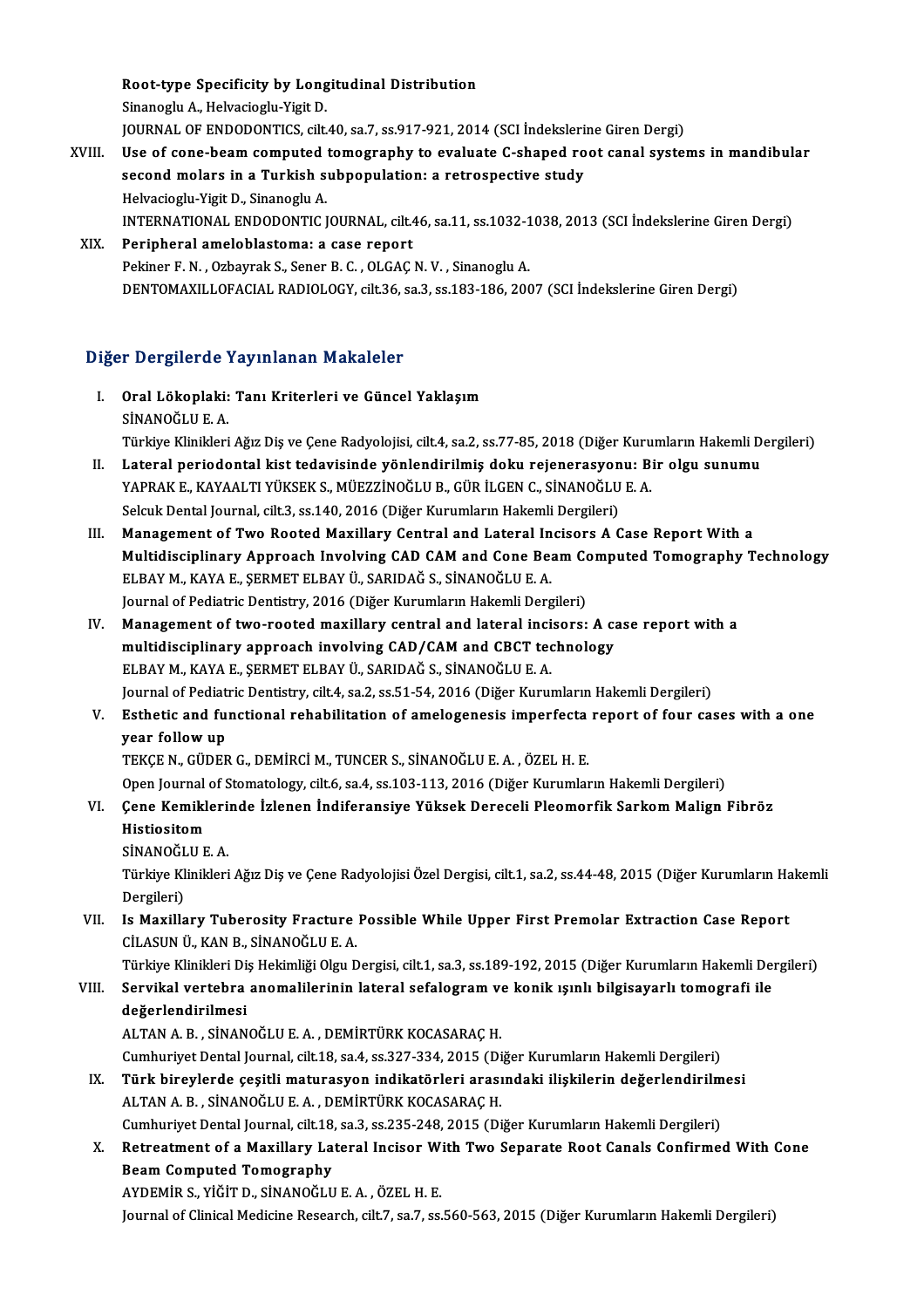| XI.    | Cyclooxygenase 2 and Ki67 Expression in Oral Leukoplakia a Clinicopathological Study                                   |
|--------|------------------------------------------------------------------------------------------------------------------------|
|        | SİNANOĞLU E. A., SOLUK TEKKEŞİN M., OLGAÇ N. V.                                                                        |
|        | Journal of Oral & Maxillofacial Research, cilt.6, sa.2, ss.1-7, 2015 (Diğer Kurumların Hakemli Dergileri)              |
| XII.   | Aksesuar mental foramen Konik ışınlı bilgisayarlı tomografi bulguları                                                  |
|        | KAN B., SİNANOĞLU E. A., CİLASUN Ü., COŞKUNSES F. M.                                                                   |
|        | Cumhuriyet Dental Journal, cilt.18, sa.2, ss.192-197, 2015 (Diğer Kurumların Hakemli Dergileri)                        |
| XIII.  | Dentofacial Morphology in Third Molar Agenesis                                                                         |
|        | ALTAN A. B., SİNANOĞLU E. A., Ucdemir E., Sandalci S., Karaman A. I.                                                   |
|        | TURKISH JOURNAL OF ORTHODONTICS, cilt.28, sa.1, ss.7-12, 2015 (ESCI İndekslerine Giren Dergi)                          |
| XIV.   | Palatina Yerleşimli 10 Yillik Pleomorfik Adenom olgusu Bir yıllık takip bulgulari                                      |
|        | KAN B., SİNANOĞLU E. A., CİLASUN Ü., COŞKUNSES F. M.                                                                   |
|        | Cumhuriyet Dental Journal, cilt.18, ss.288-293, 2015 (Diğer Kurumların Hakemli Dergileri)                              |
| XV.    | Alt Çene Ön Grup Dişlerde Kök Kanal Morfolojisi Ve Simetrisinin Konik Işınlı Bilgisayarlı Tomografi                    |
|        | İle İncelenmesi Retrospektif Bir Çalışma                                                                               |
|        | YİĞİT D., CORA S., SİNANOĞLU E. A., GÜR C.                                                                             |
|        | Türkiye Klinikleri Endodonti Özel Dergisi, cilt.1, sa.3, ss.53-58, 2015 (Diğer Kurumların Hakemli Dergileri)           |
| XVI.   | C Shaped Root Canal Systems Diagnosis and Endodontic Treatment                                                         |
|        | YİĞİT D., SİNANOĞLU E. A.                                                                                              |
|        | Journal of Ege University School of Dentistry, cilt.36, sa.1, ss.19-24, 2015 (Diğer Kurumların Hakemli Dergileri)      |
| XVII.  | Cherubism Literatür Derlemesi ve Olgu Sunumu                                                                           |
|        | KAYA C., ŞERMET ELBAY Ü., ELBAY M., SİNANOĞLU E. A.                                                                    |
|        | Dicle Dişhekimliği Dergisi, cilt.16, sa.1, ss.87-95, 2015 (Diğer Kurumların Hakemli Dergileri)                         |
| XVIII. | Aksesuar Mental Foramen Konik Işınlı Bilgisayarlı Tomografi Bulguları                                                  |
|        | SİNANOĞLU E.A., COŞKUNSES F.M., KAN B., ALTAN A.B.                                                                     |
|        | Cumhuriyet Dental Journal, cilt.18, ss.192-197, 2015 (Diğer Kurumların Hakemli Dergileri)                              |
| XIX.   | Odontogenic Myxoma of Mandible A Case Report with Six Months Follow Up                                                 |
|        | COSKUNSES F. M., SİNANOĞLU E. A., CİLASUN Ü., SOLUK TEKKEŞİN M.                                                        |
|        | Türkiye Klinikleri Diş Hekimliği Bilimleri Olgu Dergisi, cilt.1, ss.12-17, 2015 (Diğer Kurumların Hakemli Dergileri)   |
| XX.    | Use of cone beam computed tomography and three dimensional modeling for assessment of                                  |
|        | anomalous pulp canal configuration a case report                                                                       |
|        | YİĞİT D., SİNANOĞLU E. A. , MUTLU İ.                                                                                   |
|        | Restorative Dentistry & Endodontics, cilt.40, ss.161, 2015 (Diğer Kurumların Hakemli Dergileri)                        |
| XXI.   | Çürük önleyici yöntemlerin yetişkin tükürük streptokokus mutansları üzerine etkisinin in vivo olarak                   |
|        | incelenmesi                                                                                                            |
|        | TEKÇE N., DEMİRCİ M., TUNCER S., GÖKTÜRK S. A., SİNANOĞLU E. A., BAYDEMİR C.                                           |
|        | Turkiye Klinikleri J Restor Dent-Special Topics, cilt.1, sa.2, ss.29-36, 2015 (Diğer Kurumların Hakemli Dergileri)     |
| XXII.  | C Şekilli Kök Kanal Sistemleri Tanı ve Endodontik Yaklaşım                                                             |
|        | YİĞİT D., SİNANOĞLU E. A.                                                                                              |
|        | Ege Üniversitesi Dişhekimliği Fakültesi Dergisi, cilt.36, sa.1, ss.19-24, 2015 (Diğer Kurumların Hakemli Dergileri)    |
| XXIII. | Alt çene ön grup dişlerde kök kanal morfolojisi ve simetrisinin konik ışınlı bilgisayarlı tomografi ile                |
|        | incelenmesi Retrospektif bir çalışma                                                                                   |
|        | YİĞİT D., CORA S., SİNANOĞLU E. A., GÜR C.                                                                             |
|        | Türkiye Klinikleri Endodonti Özel Dergisi (E-dergi), cilt.1, sa.3, ss.53-58, 2015 (Diğer Kurumların Hakemli            |
|        | Dergileri)                                                                                                             |
| XXIV.  | Nazal Kavitede Ektopik Süpernümerer Diş Klinik ve Radyolojik Bulgular                                                  |
|        | ÇELİK TOPÇU P., KAN B., SİNANOĞLU E. A., COŞKUNSES F. M., CİLASUN Ü.                                                   |
|        | Türkiye Klinikleri Diş Hekimliği Bilimleri Olgu Dergisi, cilt.1, ss.121-125, 2015 (Diğer Kurumların Hakemli Dergileri) |
| XXV.   | Bifosfanat Kullanımına Bağlı Çenelerde Gelişen Osteonekrozlar Çok Merkezli Retrospektif Çalışma                        |
|        | Süer B. T., COŞKUNSES F. M., SİNANOĞLU E. A., ATIL F., KOÇYİĞİT İ. D., TEKİN U.                                        |
|        | Selçuk Dental Journal, cilt.1, ss.77-83, 2014 (Diğer Kurumların Hakemli Dergileri)                                     |
| XXVI.  | Alt premolar dişin süpernümerer diş ile füzyonu ve endodontiktedavi yaklaşımı Bir olgu raporu                          |
|        |                                                                                                                        |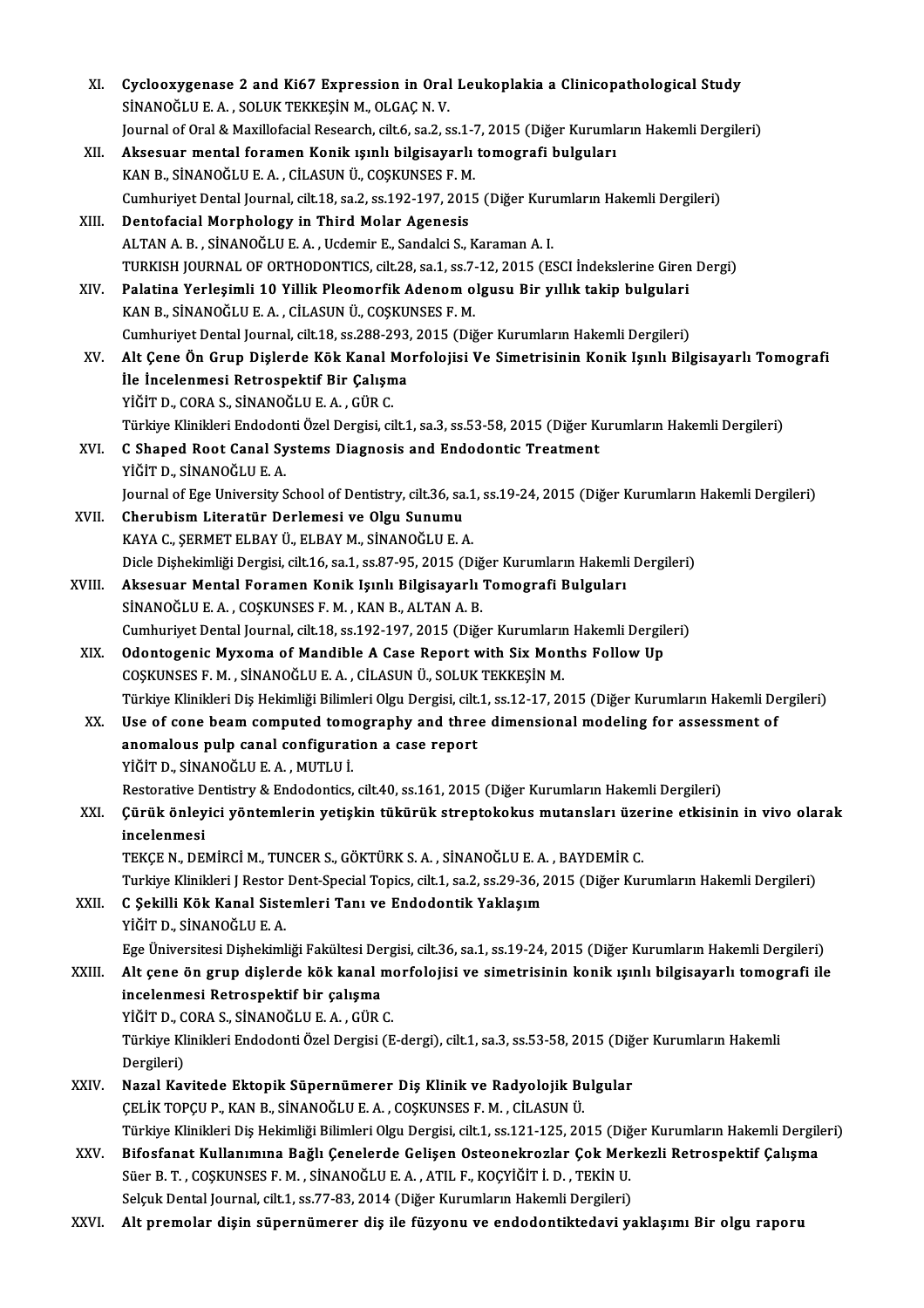YİĞİTD.,SİNANOĞLUE.A. ,ÖZELH.E. YİĞİT D., SİNANOĞLU E. A. , ÖZEL H. E.<br>Türk Diş Hekimliği Dergisi, cilt.88, ss.116-119, 2013 (Diğer Kurumların Hakemli Dergileri)<br>An Unuaual Larungeal Campliastian Fallawing Inforian Alvaelan Narva Blask XXVII. An Unusual Laryngeal Complication Following Inferior Alveolar Nerve Block Türk Diş Hekimliği Dergisi, cilt.88, ss.116-119, 2013 (Diğer Kurumların Hakemli Dergi<br>An Unusual Laryngeal Complication Following Inferior Alveolar Nerve Bloc<br>CİLASUN Ü., SİNANOĞLU E. A. , YILMAZ S., GÜZELDEMİR AKÇAKANAT E An Unusual Laryngeal Complication Following Inferior Alveolar Nerve Block<br>CİLASUN Ü., SİNANOĞLU E. A. , YILMAZ S., GÜZELDEMİR AKÇAKANAT E., ALNIAÇIK G.<br>Balkan Journal Of Stomatology, cilt.16, sa.3, ss.179-180, 2012 (Diğer CİLASUN Ü., SİNANOĞLU E. A. , YILMAZ S., GÜZELDEMİR AKÇAKANAT E., ALNIAÇIK G.<br>Balkan Journal Of Stomatology, cilt.16, sa.3, ss.179-180, 2012 (Diğer Kurumların Hake<br>XXVIII. Fosfor Plak Sistemleri ile Dijitale Geçerken<br>S Balkan Journal Of<br>Fosfor Plak Sist<br>SİNANOĞLU E. A.<br>Pontalife sa <sup>25</sup>. S Fosfor Plak Sistemleri ile Dijitale Geçerken<br>SİNANOĞLU E. A.<br>Dentalife, sa.35, ss.18-22, 2011 (Hakemsiz Dergi)<br>CPCT sistemlerinde Kemik Veğunluğu Öleüm SİNANOĞLU E. A.<br>Dentalife, sa.35, ss.18-22, 2011 (Hakemsiz Dergi)<br>XXIX. CBCT sistemlerinde Kemik Yoğunluğu Ölçümü<br>SİNANOĞLU E. A Dentalife, sa.35, s<br>CBCT sistemler<br>SİNANOĞLU E. A.<br>Dentalife, sa.34, s CBCT sistemlerinde Kemik Yoğunluğu Ölçüm<br>SİNANOĞLU E. A.<br>Dentalife, sa.34, ss.28-30, 2010 (Hakemsiz Dergi)<br>Mandibulada Beriforal Ostaama Olsu Sunum SİNANOĞLU E. A.<br>Dentalife, sa.34, ss.28-30, 2010 (Hakemsiz Dergi)<br>XXX. Mandibulada Periferal Osteoma Olgu Sunumu<br>CU ASUN Ü. SİNANOĞLU E. A. KAVAK M. ÖZTÜDK 1 Dentalife, sa.34, ss.28-30, 2010 (Hakemsiz Dergi)<br>Mandibulada Periferal Osteoma Olgu Sunumu<br>CİLASUN Ü., SİNANOĞLU E. A. , KAVAK M., ÖZTÜRK T.<br>Disle Dishekimliği Dergisi, silt 1.1, sa.2, ss.102, 105, 20. Mandibulada Periferal Osteoma Olgu Sunumu<br>CİLASUN Ü., SİNANOĞLU E. A. , KAVAK M., ÖZTÜRK T.<br>Dicle Dişhekimliği Dergisi, cilt.11, sa.2, ss.102-105, 2010 (Diğer Kurumların Hakemli Dergileri)<br>Dishekimliğinde Temegrafi Ceğı CB CİLASUN Ü., SİNANOĞLU E. A. , KAVAK M., Ö<br>Dicle Dişhekimliği Dergisi, cilt.11, sa.2, ss.10<br>XXXI. Dişhekimliğinde Tomografi Çağı CBCT<br>SİNANOĞLU E. A Dicle Dişhekimliğ<br>Dişhekimliğinde<br>SİNANOĞLU E. A.<br>Pontalifa. 82.29. a Dişhekimliğinde Tomografi Çağı CBCT<br>SİNANOĞLU E. A.<br>Dentalife, sa.29, ss.18-21, 2009 (Hakemsiz Dergi) SİNANOĞLU E. A.<br>Dentalife, sa.29, ss.18-21, 2009 (Hakemsiz Dergi)<br>XXXII. Erythema multiforme major Stevens Johnson Sendromu Bir olgu nedeniyle<br>REKINER E. M. CÜMBÜ TARCIN B. SİNANOĞLU E. A. Dentalife, sa.29, ss.18-21, 2009 (Hakemsiz Dergi)<br><mark>Erythema multiforme major Stevens Johnson S</mark><br>PEKİNER F. M. , GÜMRÜ TARÇIN B., SİNANOĞLU E. A.<br>Veditana Üniversitesi Dishaltimliği Falsiltesi Dergisi Erythema multiforme major Stevens Johnson Sendromu Bir olgu nedeniyle<br>PEKİNER F. M. , GÜMRÜ TARÇIN B., SİNANOĞLU E. A.<br>Yeditepe Üniversitesi Dişhekimliği Fakültesi Dergisi, cilt.1, sa.4, ss.18-21, 2007 (Diğer Kurumların Ha PEKİNER I<br>Yeditepe Ü<br>Dergileri)<br>Hernes 71 Yeditepe Üniversitesi Dişhekimliği Fakültesi Dergisi, cilt.1, sa.4, ss.18-21, 2007 (D<br>Dergileri)<br>XXXIII. Herpes zoster in zona kliniği ve tedavi yaklaşımları Bir olgu nedeniyle<br>PEVİNED E M. CÜMPÜ TARCIN B. SİNANOĞLU E A Dergileri)<br>Herpes zoster in zona kliniği ve tedavi yaklaşır<br>PEKİNER F. M. , GÜMRÜ TARÇIN B., SİNANOĞLU E. A.<br>Yeditana Üniversitesi Dishekimliği Fekültesi Dergisi *s* Herpes zoster in zona kliniği ve tedavi yaklaşımları Bir olgu nedeniyle<br>PEKİNER F. M. , GÜMRÜ TARÇIN B., SİNANOĞLU E. A.<br>Yeditepe Üniversitesi Dişhekimliği Fakültesi Dergisi, cilt.4, sa.1, ss.22-25, 2007 (Diğer Kurumların PEKİNER I<br>Yeditepe Ü<br>Dergileri)<br>Erentel I Yeditepe Üniversitesi Dişhekimliği Fakültesi Dergisi, cilt.4, sa.1, ss.22<br>Dergileri)<br>XXXIV. Frontal Linear Sceroderma en Coup de Sabre A case report<br>DEVINED E M. VÜCELTEN A D. CÜMPÜ TARCIN B. SİNANOĞLU E Dergileri)<br>Frontal Linear Sceroderma en Coup de Sabre A case report<br>PEKİNER F. M. , YÜCELTEN A. D. , GÜMRÜ TARÇIN B., SİNANOĞLU E. A.<br>Journal of Dentistry for Children, silt 72, sə 2, sə 175, 179, 2006 (Diğer PEKİNER F. M. , YÜCELTEN A. D. , GÜMRÜ TARÇIN B., SİNANOĞLU E. A.<br>Journal of Dentistry for Children, cilt.73, sa.3, ss.175-178, 2006 (Diğer Kurumların Hakemli Dergileri) PEKİNER F. M. , YÜCELTEN A. D. , GÜMRÜ TARÇIN B., SİNANOĞLU E. A.<br>Journal of Dentistry for Children, cilt.73, sa.3, ss.175-178, 2006 (Diğer Kurumların Hakemli Dergileri)<br>XXXV. Triester glycerol oxide in the treatment o Journal of Dentistry for Children, cilt.73, sa.3, ss.175-178,<br>Triester glycerol oxide in the treatment of recurre<br>PEKİNER F. M. , ALATLI F. C. , SEMİH Ö., SİNANOĞLU E. A.<br>PAIN CLINIC. silt 19. ss.3, ss.327, 345, 3006 (Dižo Triester glycerol oxide in the treatment of recurrent aphthous stomatiti<br>PEKİNER F. M. , ALATLI F. C. , SEMİH Ö., SİNANOĞLU E. A.<br>PAIN CLINIC, cilt.18, sa.3, ss.237-245, 2006 (Diğer Kurumların Hakemli Dergileri)<br>Ostaasarka PEKİNER F. M. , ALATLI F. C. , SEMİH Ö., SİNANOĞLU E. A.<br>PAIN CLINIC, cilt.18, sa.3, ss.237-245, 2006 (Diğer Kurumların H<br>XXXVI. Osteosarkomun Radyografik Görüntüsü iki olgu sunumu<br>DIMU ILA, SİNANOĞLU E. A. FİSEKÇİQĞLU E. PAIN CLINIC, cilt.18, sa.3, ss.237-245, 2006 (D<br>Osteosarkomun Radyografik Görüntüsü<br>DUMLU A., SİNANOĞLU E. A. , FİŞEKÇİOĞLU E.<br>Dishekimliği Dergisi, sa.67, sa.28, 40, 2006 (Ha Osteosarkomun Radyografik Görüntüsü iki olgu sunu:<br>DUMLU A., SİNANOĞLU E. A. , FİŞEKÇİOĞLU E.<br>Dişhekimliği Dergisi, sa.67, ss.38-40, 2006 (Hakemsiz Dergi)<br>Crohn Hastalığı DUMLU A., SİNANOĞLU E. A. , FİŞEKÇİOĞLU E.<br>Dişhekimliği Dergisi, sa.67, ss.38-40, 2006 (Hakemsiz Dergi)<br>XXXVII. Crohn Hastalığı DUMLUA.,GARİPH.,SİNANOĞLUE.A. ,ÖZBAYRAKS.,GÖKERM.K. Dişhekimliğinde Klinik, cilt.18, sa.1, ss.37-40, 2005 (Hakemsiz Dergi) XXXVIII. Dental Girişim Yapılacak Hastalara Farmakolojik Yaklaşım Dişhekimliğinde Klinik, cilt.18, sa.1, ss.37-40, 2005 (Hakemsiz Dergi)<br>Dental Girişim Yapılacak Hastalara Farmakolojik Yaklaşım<br>ŞİMŞEK M. Ş. , Hanife Ö. Ş. , Tolga Ç., Zekiye Rahşan G., SİNANOĞLU E. A. , Ural E.<br>İstanbul Ü İstanbul Üniversitesi Dişhekimliği Fakültesi Dergisi, cilt.33, sa.1234, ss.191-202, 1999 (Diğer Kurumların Hakemli<br>Dergileri) ŞİMŞEK M.<br>İstanbul Ü<br>Dergileri)

### Kitap & Kitap Bölümleri

Itap & Kitap Bölümleri<br>I. Konik Işınlı Bilgisayarlı Tomografi ve Temporal Kemik<br>KÖSEQĞLU SECCİN G KUPT M H. SİNANQĞLU E A. NALGAG közüstesinde közülletik<br>Könik Işınlı Bilgisayarlı Tomografi ve Temporal Kemik<br>KÖSEOĞLU SEÇGİN C., KURT M. H. , SİNANOĞLU E. A. , NALÇACI R.<br>Pentemaksillefesiyal Kenik Isulı Bilgisayarlı Temegrafi: Temal Pr Konik Işınlı Bilgisayarlı Tomografi ve Temporal Kemik<br>KÖSEOĞLU SEÇGİN C., KURT M. H. , SİNANOĞLU E. A. , NALÇACI R.<br>Dentomaksillofasiyal Konik Işınlı Bilgisayarlı Tomografi: Temel Prensipler, Teknikler ve Klinik Uygulamala KÖSEOĞLU SEÇGİN C., KURT M. H. , SİNANOĞLU E. A. , NALÇACI R.<br>Dentomaksillofasiyal Konik Işınlı Bilgisayarlı Tomografi: Temel Prensipler, Teknikler ve Klinik Uygulamalar, K<br>KAMBUROĞLU, Editör, Türkiye Klinikleri (Ortadoğu Dentomaksillofasiyal Konik Işınlı Bil<br>KAMBUROĞLU, Editör, Türkiye Klini<br>Ticaret A.Ş.), Ankara, ss.71-77, 2019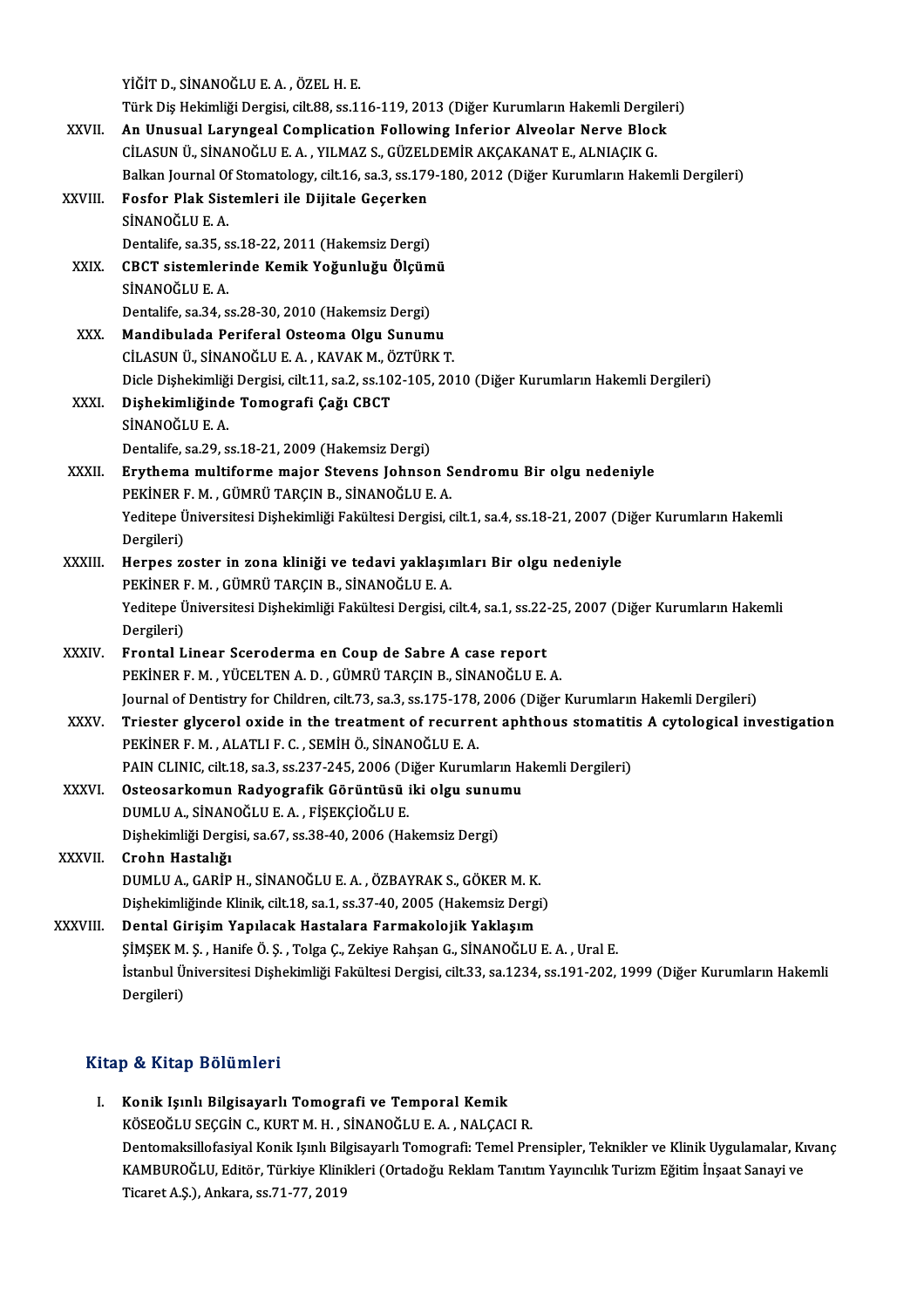# Hakemli Kongre / Sempozyum Bildiri Kitaplarında Yer Alan Yayınlar<br>Hakemli Kongre / Sempozyum Bildiri Kitaplarında Yer Alan Yayınlar

|       | Hakemli Kongre / Sempozyum Bildiri Kitaplarında Yer Alan Yayınlar                                                                |
|-------|----------------------------------------------------------------------------------------------------------------------------------|
| Ι.    | Nifedipine Bağlı Gingival Hiperplazinin Diod Lazer ile CerrahiTedavisi: Vaka Raporu<br>AKIN D., COŞKUNSES F. M., SİNANOĞLU E. A. |
|       | TDB 25. Uluslararası Dişhekimliği Kongresi, 4 - 07 Eylül 2019<br>Traumatic Neuroma of The Mandible: A Case Report                |
| П.    | COSKUNSES F. M., HOSGÖR H., ALTINDIS S., TOKUÇ B., SİNANOĞLU E. A.                                                               |
|       | TAOMS 2019 26th International Scientific Congress, Kıbrıs (Kktc), 28 Nisan - 02 Mayıs 2019                                       |
| Ш.    | Oral mukoza biyopsilerinin retrospektif olarak incelenmesi                                                                       |
|       | YURDABAKAN Z.Z., SİNANOĞLU E.A., OKUMUŞ Ö., ORHAN K.                                                                             |
|       | 3. Uluslararası Oral Diagnoz ve Maksillofasiyal Radyoloji Derneği Kongresi, Türkiye, 25 - 28 Nisan 2018, cilt.6,                 |
|       | ss 415-419                                                                                                                       |
| IV.   | Tumor Markers and Their Role in the Diagnosis of Oral Cancer                                                                     |
|       | SİNANOĞLU E.A.                                                                                                                   |
|       | Symposium on Integration of Basic Sciences into Clinical Dentistry, 14 - 15 Aralık 2018                                          |
| V.    | Assesment of Foramen Magnum and Its Surrounding Structures in Different Malocclusion Types                                       |
|       | SİNANOĞLU E. A., ORHAN K., BAYRAK S., Kurşun Çakmak Ş., ATAKAN C., ÖZTAŞ B.                                                      |
|       | European Congress of Dentomaxillofacial Radiology, 13 - 16 Haziran 2018                                                          |
| VI.   | Multiple Myeloma with primary manifestation in the mandible: A case report                                                       |
|       | SİNANOĞLU E. A., SEKİ U., ORHAN K., EKEMEN A., KURT M. H.                                                                        |
|       | European Congress of Dentomaxillofacial Radiology, İsviçre, 13 - 16 Haziran 2018                                                 |
| VII.  | Rehabilitation of Amelogenesis Imperfecta: Report of four-year follow-up                                                         |
|       | SINANOĞLU E.A., TEKÇE N.                                                                                                         |
|       | 9th Dental Facial Cosmetic Int'l Conference. 03-04 Nov 2017, Dubai., 3 - 04 Kasım 2017                                           |
| VIII. | The radiological demonstration of 7 year developmental stages of osseous dysplasia lesion: A case                                |
|       | report                                                                                                                           |
|       | HOŞGÖR H., COŞKUNSES F. M., SİNANOĞLU E. A., MÜEZZİNOĞLU B., SOLUK TEKKEŞİN M.                                                   |
|       | Turkish Association of Oral and Maxillofacial Surgery, 24th International Scientific Congress, 23 - 27 Mayıs 2017                |
| IX.   | Evaluation of Periapical Health of Endodontically Trated Posterior Teeth According To The Tooth                                  |
|       | Type In A Turkish Subpopulation                                                                                                  |
|       | AYDEMİR S., SİNANOĞLU E. A., YİĞİT D., Gür İlgen C., BAYDEMİR C.                                                                 |
|       | Uluslararası 7. Endodonti Sempozyumu, Girne, Kıbrıs (Kktc), 11 - 14 Mayıs 2017                                                   |
| X.    | BELİRLİ BİR GRUP TÜRK POPÜLASYONUNDA ENDODONTİK OLARAK TEDAVİ EDİLMİŞ POSTERİOR                                                  |
|       | DİŞLERİN PERİAPİKAL SAĞLIKLARININ DİŞ TİPİNE BAĞLI OLARAK İNCELENMESİ                                                            |
|       | AYDEMİR S., SİNANOĞLU E. A., YİĞİT D., GÜR C., BAYDEMİR C.                                                                       |
|       | 7. ULUSLARARASI ENDODONTİ SEMPOZYUMU, 11 - 14 Mayıs 2017                                                                         |
| XI.   | Belirli bir grup Türk populasyonunda endodontik olarak tedavi edilmiş posterior dişlerin periapikal                              |
|       | sağlıklarının diş tipine bağlı olarak incelenmesi                                                                                |
|       | AYDEMİR S., SİNANOĞLU E. A., YİĞİT D., GÜR C., BAYDEMİR C.                                                                       |
|       | Uluslararası 7. Endodonti Sempozyumu, 11 - 14 Mayıs 2017                                                                         |
| XII.  | Dijital Diş Hekimliğinde Dental Volumetrik Tomografinin Yeri                                                                     |
|       | SİNANOĞLU E.A., BORAHAN M.O.                                                                                                     |
|       | 1. Diş Hekimliğinde İnovatif Yaklaşımlar Kongresi, İstanbul, Türkiye, 27 Nisan 2017                                              |
| XIII. | Influence of FOV and voxel sizes for the evaluation of mallerar ligaments using CBCT                                             |
|       | GÖRÜRGÖZ C., ORHAN K., SİNANOĞLU E. A., AVSEVER İ. H.                                                                            |
|       | The 21st International Congress of Dental and Maxillo-Facial Radiology, 26 - 29 Nisan 2017                                       |
| XIV.  | 3 Boyutlu Görüntüleme                                                                                                            |
|       | SİNANOĞLU E.A., BORAHAN M.O.                                                                                                     |
|       | Türk Dişhekimleri Birliği 22. Uluslararası Dişhekimliği Kongresi, 19 - 21 Mayıs 2016                                             |
| XV.   | Adli Yaş Tahmininde Üçüncü Molar Diş Ve Sfenooksipital Sinkondrozun Radyolojik Değerlendirmesi                                   |
|       | Bir Multipl Regresyon Analizi Çalişması                                                                                          |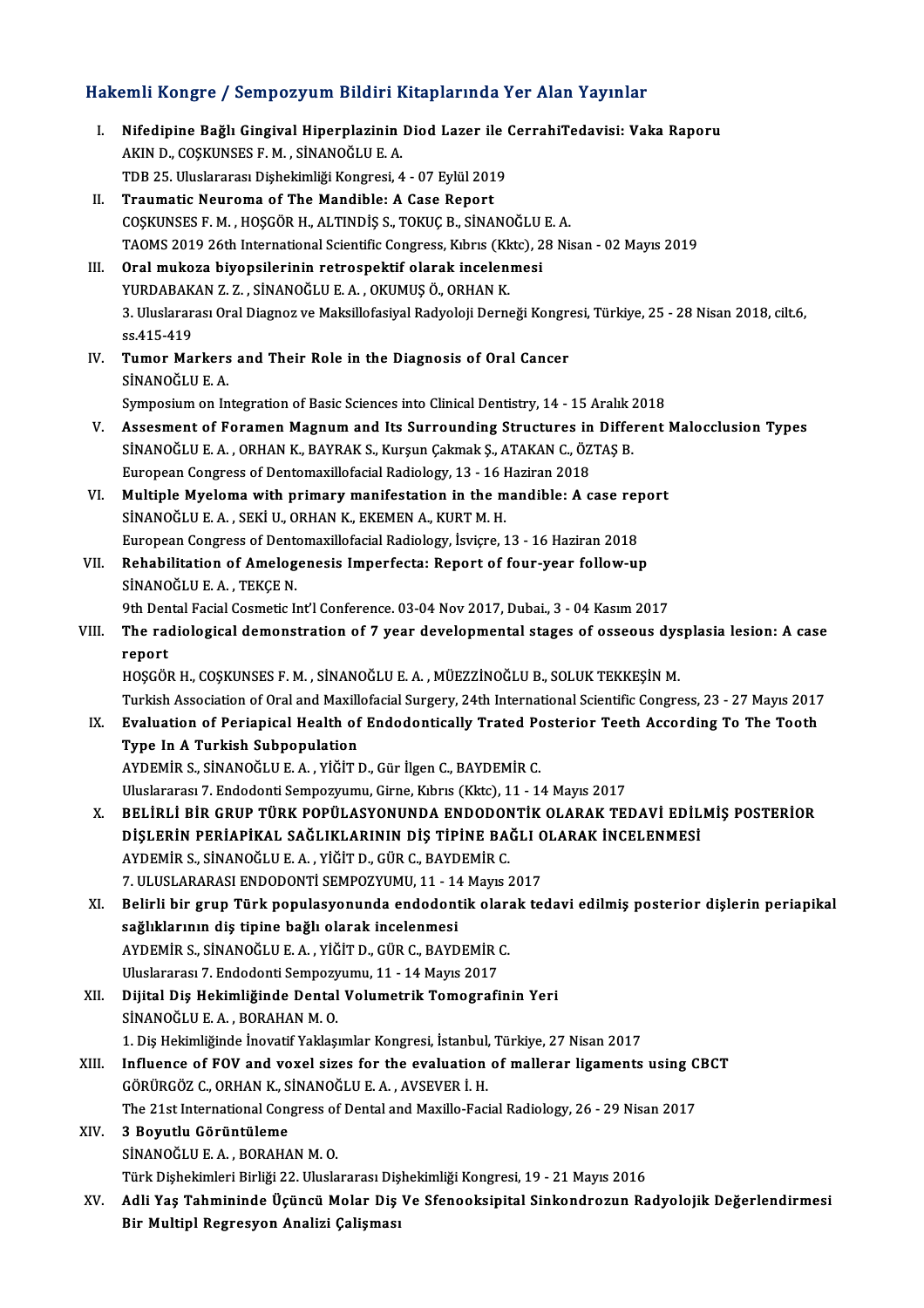|         | DEMİRTÜRK KOCASARAÇ H., SİNANOĞLU E. A., noujeim m., YİĞİT D., BAYDEMİR C.                                                                                                                  |
|---------|---------------------------------------------------------------------------------------------------------------------------------------------------------------------------------------------|
|         | Antropoloji Radyoloji ve Anatomi Kongresi, Türkiye, 12 - 13 Kasım 2015                                                                                                                      |
| XVI.    | Analysis of root canal morphology and symmetry of mandibular anterior teeth using cone beam                                                                                                 |
|         | computed tomography A retrospective study                                                                                                                                                   |
|         | YİĞİT D., CORA S., SİNANOĞLU E. A., GÜR C.                                                                                                                                                  |
|         | ESE 17. Biennial Congress, İspanya, 16 - 19 Eylül 2015                                                                                                                                      |
| XVII.   | MANAGEMENT OF PARAFORMALDEHYDE ROOT CANAL CEMENT IN THE INFERIOR ALVEOLAR NERVE                                                                                                             |
|         | CANAL WITH ASSOCIATED INFECTION                                                                                                                                                             |
|         | COŞKUNSES F. M., SİNANOĞLU E. A., YİĞİT D., ABBOTT P. V.                                                                                                                                    |
|         | European Society of Endodontology Congress, BARSELONA, İspanya, 16 - 19 Eylül 2015                                                                                                          |
| XVIII.  | Retrospective evaluation of optic canal and surrounding structures using CBCT                                                                                                               |
|         | SİNANOĞLU E. A., ORHAN K., ŞEBNEM K., İNCEOĞLU B., ÖZTAŞ B.                                                                                                                                 |
|         | 20th International Congress of Dento-Maxillo-Facial Radiology, Santiago, Șili, 26 - 29 Ağustos 2015                                                                                         |
| XIX.    | Esthetic and functional rehabilitation of amelogenesis imperfecta with direct composite restorations                                                                                        |
|         | report of four cases                                                                                                                                                                        |
|         | TEKÇE N., KAÇAR G., DEMİRCİ M., TUNCER S., SİNANOĞLU E. A., ÖZEL H. E.                                                                                                                      |
|         | 20 th Congress of the Balkan Stomatological Society, Romanya, 23 - 26 Nisan 2015                                                                                                            |
| XX.     | Radyolojik Muayenede Tesadüfi Tespit Edilen Rinolit Olguları                                                                                                                                |
|         | SİNANOĞLU E. A., DEMİRTÜRK KOCASARAÇ H., MUTLU A.                                                                                                                                           |
|         | Oral Diagnoz ve Maksillofasiyal Radyoloji Derneği 6. Ulusal sempozyumu ve 1.Uluslararası Katılımlı Kongresi, İzmir,                                                                         |
|         | Türkiye, 17 - 19 Nisan 2015, ss 169-170                                                                                                                                                     |
| XXI.    | Basit Kemik Kistinin Konik Işınlı Bilgisayarlı Tomografi Bulguları                                                                                                                          |
|         | SİNANOĞLU E. A., COŞKUNSES F. M., KAN B., CİLASUN Ü., ÇELİK TOPÇU P.<br>Oral Diagnoz ve Maksillofasiyal Radyoloji Derneği 6. Ulusal sempozyumu ve 1.Uluslararası Katılımlı Kongresi, İzmir, |
|         | Türkiye, 17 - 19 Nisan 2015, ss 170-171                                                                                                                                                     |
| XXII.   | Gömülü Maksiller Kanin Dişlerinin Retrospektif Analizi                                                                                                                                      |
|         | SİNANOĞLU E. A., COŞKUNSES F. M., KAN B., CİLASUN Ü., ÇELİK TOPÇU P.                                                                                                                        |
|         | Oral Diagnoz ve Maksillofasiyal Radyoloji Derneği 6. Ulusal Sempozyumu ve 1. Uluslararası Katılımlı Kongresi,                                                                               |
|         | Türkive. 17 - 19 Nisan 2015                                                                                                                                                                 |
| XXIII.  | Alendronat İlişkili Oral Liken Planus Olgu Sunumu                                                                                                                                           |
|         | SİNANOĞLU E.A.                                                                                                                                                                              |
|         | Oral Diagnoz ve Maksillofasiyal Radyoloji Derneği 6. Ulusal sempozyumu ve 1.Uluslararası Katılımlı Kongresi, İzmir,                                                                         |
|         | Türkiye, 17 - 19 Nisan 2015, ss 166-167                                                                                                                                                     |
| XXIV.   | Cone Beam Computed Tomography vs Conventional Diagnostic Methods for Occlusal Caries                                                                                                        |
|         | Detection                                                                                                                                                                                   |
|         | ÖZTÜRK E., SİNANOĞLU E. A.                                                                                                                                                                  |
|         | 93rd General Session & Exhibition of the IADR, BOSTON, Amerika Birleşik Devletleri, 11 - 14 Mart 2015, ss.100                                                                               |
| XXV.    | İki Köklü Maksiller Santral ve Lateral Dişin Multidispliner Tedavisi Vaka Sunumu                                                                                                            |
|         | ELBAY M., KAYA E., ŞERMET ELBAY Ü., SARIDAĞ S., SİNANOĞLU E. A.                                                                                                                             |
|         | 21. Türk Pedodonti Derneği Kongresi, Türkiye, 13 Kasım 2014                                                                                                                                 |
| XXVI.   | Bir Olgu Nedeniyle Cherubism                                                                                                                                                                |
|         | KAYA C., ELBAY M., ŞERMET ELBAY Ü., SİNANOĞLU E. A.                                                                                                                                         |
|         | 21. Türk Pedodonti Derneği Kongresi, Türkiye, 13 - 15 Kasım 2014                                                                                                                            |
| XXVII.  | İki Köklü Maksiller Santral ve Lateral Dişin Multidisipliner Tedavisi Vaka Sunumu                                                                                                           |
|         | ELBAY M., KAYA E., ŞERMET ELBAY Ü., SARIDAĞ S., SİNANOĞLU E. A.                                                                                                                             |
|         | 21. Türk Pedodonti Derneği Kongresi, Türkiye, 13 - 15 Kasım 2014                                                                                                                            |
| XXVIII. | Cone Beam Computed Tomography Findings of Zoledronic Acid and Teriparatide Administration                                                                                                   |
|         | ERSAN N., SİNANOĞLU E. A., İLGÜY D.                                                                                                                                                         |
|         | ACBID-BAOM joint Congress in conjuction with 4th conference of BAMFS, İstanbul, Türkiye, 5 - 08 Kasım 2014,                                                                                 |
|         | ss.57                                                                                                                                                                                       |
| XXIX.   | Evaluation of the reliability of orthodontic digital modeling using cone beam computed tomography                                                                                           |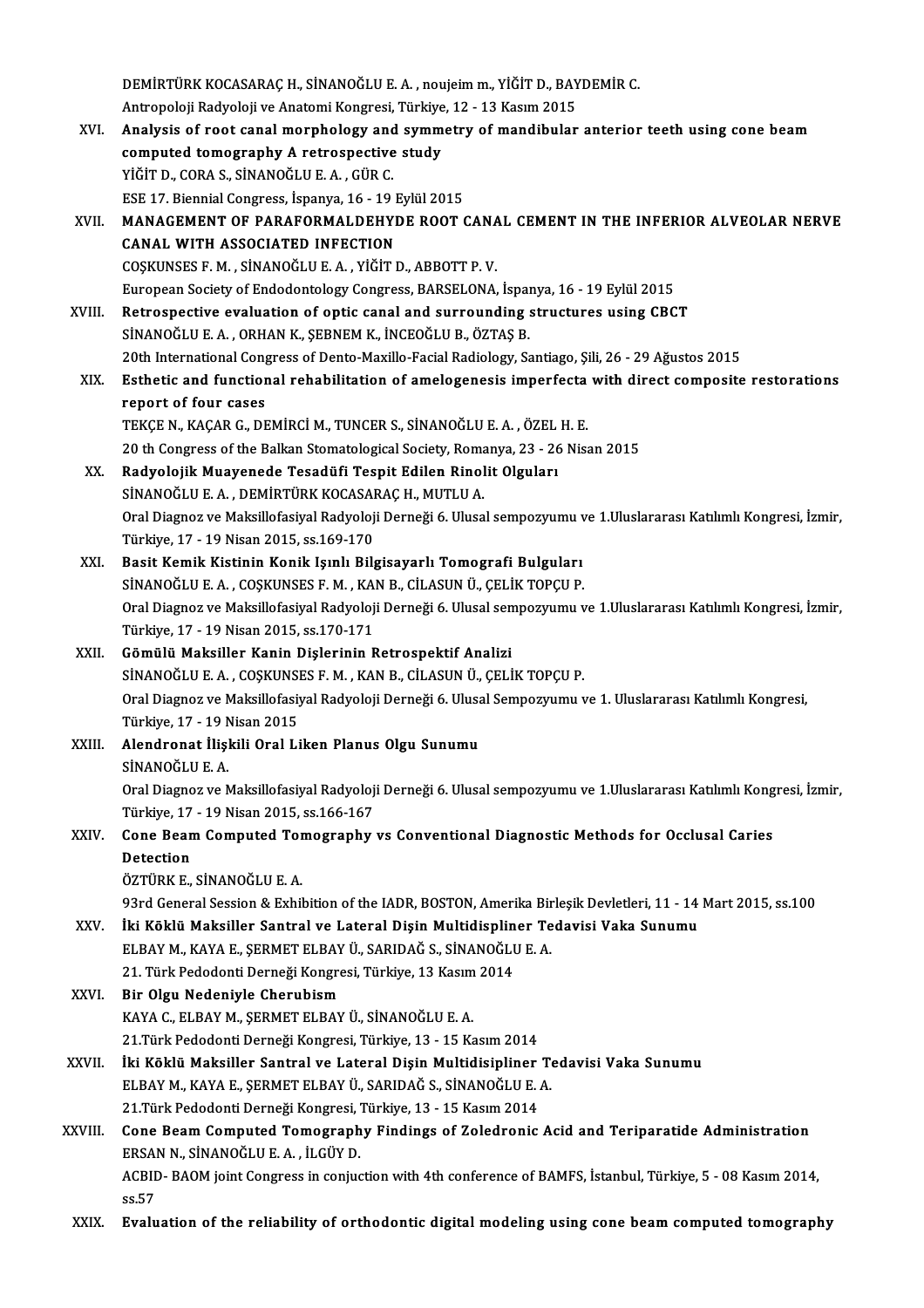|               | A pilot study                                                                                                                                                           |
|---------------|-------------------------------------------------------------------------------------------------------------------------------------------------------------------------|
|               | ŞAKAR T., ORHAN K., SİNANOĞLU E. A., TOSUN Ö., ÖZ U.                                                                                                                    |
| XXX.          | Turkish Orthodontics Society 14. International Congress, Ankara, Türkiye, 25 - 29 Ekim 2014, ss.165<br>CBCT Findings of the Florid Osseous Dysplasia of the Mandible    |
|               | COȘKUNSES F. M., SİNANOĞLU E. A., YİĞİT D., YAPRAK B., MÜEZZİNOĞLU B.                                                                                                   |
|               | 27th Congress and Refresher Course of the European Society of Head and Neck Radiology, Fransa, 25 - 27 Eylül                                                            |
|               | 2014                                                                                                                                                                    |
| XXXI.         | Nasal Septal Cyst Revealed by CBCT                                                                                                                                      |
|               | SİNANOĞLU E.A., SAÇAK B., TÜRKÖZ H.K.                                                                                                                                   |
|               | European Society of Head and Neck Radiology (ESHNR) 27th Congress and Refresher Course, MARSİLYA, Fransa,                                                               |
|               | 25 - 27 Eylül 2014, ss 92                                                                                                                                               |
| XXXII.        | Oral Leukoplakia and Oral Lichen Planus a Case Report                                                                                                                   |
|               | SİNANOĞLU E. A., COŞKUNSES F. M., OLGAÇ N. V., SOLUK TEKKEŞİN M.                                                                                                        |
|               | 12th Biennial Congress of the EuropeanAssociation of Oral Medicine, 11 - 14 Eylül 2014                                                                                  |
| XXXIII.       | Erosive Lichen Planus of the Edentulous a Case Report                                                                                                                   |
|               | SİNANOĞLU E. A., CİLASUN Ü., KAN B., COŞKUNSES F. M.                                                                                                                    |
|               | 12th Biennial Congress of the EuropeanAssociation of Oral Medicine, Türkiye, 11 - 14 Eylül 2014                                                                         |
| XXXIV.        | Peripheral ameloblastoma of the mandible a case report                                                                                                                  |
|               | KAN B., ÇELİK TOPÇU P., YAPRAK B., SİNANOĞLU E. A., CİLASUN Ü.                                                                                                          |
|               | 12th Biennial Congress of European Association of Oral Medicine, Oral Diseases, Antalya, Türkiye, 11 - 14 Eylül                                                         |
|               | 2014, cilt.20, ss 31                                                                                                                                                    |
| <b>XXXV</b>   | Cone Beam Computed Tomography Findings of Biphosphonate Induced Osteonecrosis of Jaws<br>SİNANOĞLU E. A., COŞKUNSES F. M.                                               |
|               | 14th European Congress of Dentomaxillofacial Radiology, 25 - 28 Haziran 2014                                                                                            |
| <b>XXXVI</b>  | Cone Beam Computed Tomography Findings of Bisphosphonate Induced Osteonecrosis of Jaws                                                                                  |
|               | SİNANOĞLU E.A., COŞKUNSES F.M.                                                                                                                                          |
|               | The 14th Congress of the European Academy of Dento-maxillofacial Radiology, Cluj, Romanya, 25 - 28 Haziran                                                              |
|               | 2014, ss 138                                                                                                                                                            |
| <b>XXXVII</b> | Use of CBCT in diagnosis of intrusive luxation                                                                                                                          |
|               | SİNANOĞLU E. A. . YİĞİT D KOCAK BÜYÜKDERE A.                                                                                                                            |
|               | 18 th World Congress on Dental Traumatology, İstanbul, Türkiye, 19 - 21 Haziran 2014                                                                                    |
| XXXVIII.      | CHARACTERISTICS OF GIANT GELL GRANULOMALESIONS IN KOCAELI INVESTIGATION OF 30CASES                                                                                      |
|               | SİNANOĞLU E. A., KAN B., COŞKUNSES F. M., CİLASUN Ü., YAPRAK E.                                                                                                         |
|               | 17th International Congress on Oral Pathology and Medicine, Türkiye, 25 - 30 Mayıs 2014                                                                                 |
| XXXIX.        | Surgical Management of Odontogenic Myxoma A Case Report                                                                                                                 |
|               | COŞKUNSES F. M., SİNANOĞLU E. A., KAN B., ÇELİK TOPÇU P., CİLASUN Ü.                                                                                                    |
|               | 8th AÇBİD International Oral & Maxillofacial Surgery Society Congress, Antalya, Türkiye, 29 - 31 Mayıs 2014, ss.135                                                     |
| XL.           | Bilateral ossifying fibromas of the mandible A case report                                                                                                              |
|               | COȘKUNSES F. M., SİNANOĞLU E. A., KAN B., ÇELİK TOPÇU P., CİLASUN Ü.                                                                                                    |
|               | 8th AÇBİD International Oral & Maxillofacial Surgery Society Congress, Antalya, Türkiye, 29 - 31 Mayıs 2014                                                             |
| XLI.          | Diagnosis and treatment of a central giant cell granuloma involvement in mandible a case report<br>KAN B., SİNANOĞLU E. A., ÇELİK TOPÇU P., COŞKUNSES F. M., CİLASUN Ü. |
|               | 21st International TAOMS Congress, Muğla, Türkiye, 18 - 22 Mayıs 2014, ss.79                                                                                            |
| XLII.         | Supernumerary tooth in the nasal cavity clinical and radiological findings                                                                                              |
|               | KAN B., SİNANOĞLU E. A., ÇELİK TOPÇU P., COŞKUNSES F. M., CİLASUN Ü.                                                                                                    |
|               | 21st International TAOMS Congress, Muğla, Türkiye, 18 - 22 Mayıs 2014, ss.80                                                                                            |
| XLIII.        | Treatment and diagnosis of the pleomorphic adenoma with complete premaxillary segment                                                                                   |
|               | involvement a case report                                                                                                                                               |
|               | KAN B., SİNANOĞLU E. A., ÇELİK TOPÇU P., COŞKUNSES F. M., CİLASUN Ü.                                                                                                    |
|               | 21st International TAOMS Congress, Muğla, Türkiye, 18 - 22 Mayıs 2014, ss.79                                                                                            |
| XLIV.         | Cone beam Computed Tomography Evalaution and Treatment Of Mandibular First Premolar With                                                                                |
|               |                                                                                                                                                                         |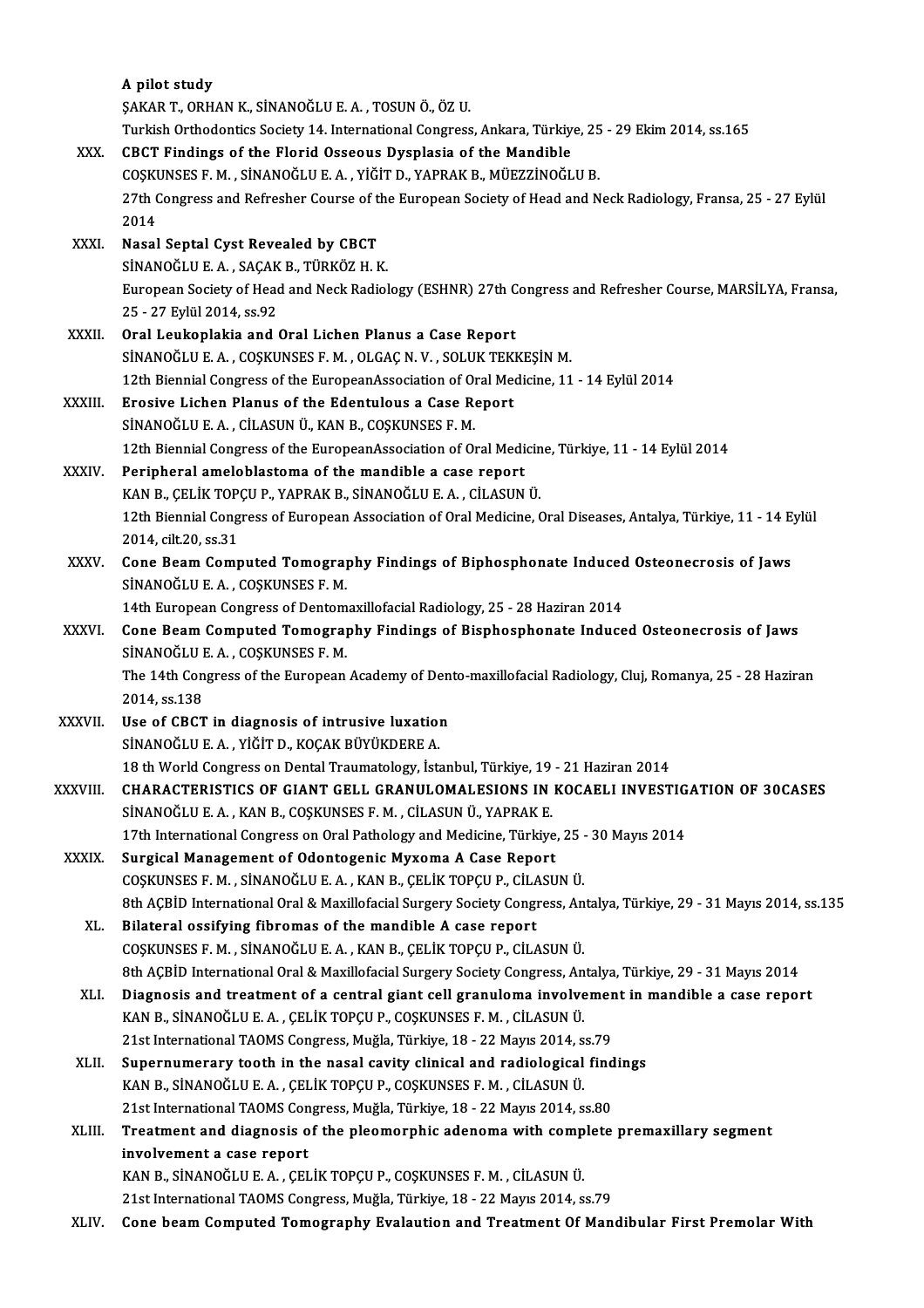Unusual Root Canal Morphology<br>Sinanočuus A, vičir p Unusual Root Canal Mor<br>SİNANOĞLU E. A. , YİĞİT D.<br>12 th International Congres

12 th InternationalCongress of theTurkishEndodontic Society, İstanbul,Türkiye,15 -17Mayıs2014

# SİNANOĞLU E. A. , YİĞİT D.<br>12 th International Congress of the Turkish Endodontic Society, İstanbul, Türkiye, 15 - 17 Mayıs 2014<br>XLV. Assessment of p53 and bcl 2 protein expressions in oral lichen planus and oral squam 12 th Internation<br>Assessmen<br>carcinoma<br>souliv TEV Assessment of p53 and bcl 2 protein expressions i<br>carcinoma<br>SOLUK TEKKEŞİN M., SİNANOĞLU E. A. , AKSAKALLI F. N.<br>17th International Congress on Oral Pathology and Media

soluk TEKKEŞİN M., SİNANOĞLU E. A. , AKSAKALLI F. N.<br>17th International Congress on Oral Pathology and Medicine, Oral Surgery, Oral Medicine, Oral Pathology and Oral<br>Radiology, Antalya, Türkiye, 15 - 17 Mayıs 2014, cilt.11 SOLUK TEKKEŞİN M., SİNANOĞLU E. A. , AKSAKALLI F. N.<br>17th International Congress on Oral Pathology and Medicine, Or<br>Radiology, Antalya, Türkiye, 15 - 17 Mayıs 2014, cilt.119, ss.191<br>Farklı Bir Kök Kanal Merfolojisine Sabin

XLVI. Farklı Bir Kök KanalMorfolojisine Sahip Mandibular Birinci Premolar Dişin Konik Işınlı Bilgisayarlı Radiology, Antalya, Türkiye, 15 - 17 Mayıs 2014, cilt.119, ss.1<br>Farklı Bir Kök Kanal Morfolojisine Sahip Mandibular<br>Tomografi İle Değerlendirilmesi Ve Tedavi Yaklaşımı<br>SiNANQĞLUE A. YİĞİT D Farklı Bir Kök Kanal Mo<br>Tomografi İle Değerlend<br>SİNANOĞLU E.A. , YİĞİT D.<br>Türk Endedenti Derneği 13 SİNANOĞLU E. A. , YİĞİT D.<br>Türk Endodonti Derneği 12. Uluslararası Kongresi, İstanbul, Türkiye, 15 - 17 Mayıs 2014, ss.144-146

XLVII. Angiogenesis of oral lichen planus An Immunohistochemical study Türk Endodonti Derneği 12. Uluslararası Kongresi, İstanbul, Türkiye, 1!<br>Angiogenesis of oral lichen planus An Immunohistochemical st<br>SİNANOĞLU E. A. , SOLUK TEKKEŞİN M., AKSAKALLI F. N. , OLGAÇ N. V.<br>17th International Con 17th International Congress on Oral Pathology and Medicine, Oral Surgery, Oral Medicine, Oral Pathology and Oral<br>Radiology, Antalya, Türkiye, 15 - 17 Mayıs 2014, cilt.119, ss.168-169 SİNANOĞLU E. A. , SOLUK TEKKEŞİN M., AKSAKALLI F. N. , OLGAÇ N.<br>17th International Congress on Oral Pathology and Medicine, Oral Su<br>Radiology, Antalya, Türkiye, 15 - 17 Mayıs 2014, cilt.119, ss.168-169<br>Oral laukanlakia rev

- XLVIII. Oral leukoplakia revisited Retrospective analysis of 176 cases SİNANOĞLU E. A., SOLUK TEKKEŞİN M., AKSAKALLI F. N., OLGAÇN. V. 0ral leukoplakia revisited Retrospective analysis of 176 cases<br>SİNANOĞLU E. A. , SOLUK TEKKEŞİN M., AKSAKALLI F. N. , OLGAÇ N. V.<br>17th International Congress on Oral Pathology and Medicine, Oral Surgery, Oral Medicine, Ora SİNANOĞLU E. A. , SOLUK TEKKEŞİN M., AKSAKALLI F. N. , OLGA<br>17th International Congress on Oral Pathology and Medicine, Or<br>Radiology, Antalya, Türkiye, 15 - 17 Mayıs 2014, cilt.119, ss.178<br>Üs kanallı bir alt küsük azının k 17th International Congress on Oral Pathology and Medicine, Oral Surgery, Oral Medicine, Oral Pathology and<br>Radiology, Antalya, Türkiye, 15 - 17 Mayıs 2014, cilt.119, ss.178<br>XLIX. Üç kanallı bir alt küçük azının konik ışın
	- Radiology, Antalya, Türkiye, 15 17 Mayıs 2014, cilt.119, ss.178<br>Üç kanallı bir alt küçük azının konik ışınlı bilgisayarlı tomografi çekimi kullanılarak endodontik<br>tedavisinin gerçekleştirilmesi Olgu sunumu SİNANOĞLUE.A. ,YİĞİTD. tedavisinin gerçekleştirilmesi Olgu sunumu<br>SİNANOĞLU E. A. , YİĞİT D.<br>Türk Endodonti Derneği 12. Uluslararası Kongresi, İstanbul, Türkiye, 15 - 17 Mayıs 2014, ss.208-209<br>Sigaranın distasında toksik ağır matal birikimine et SİNANOĞLU E. A. , YİĞİT D.<br>Türk Endodonti Derneği 12. Uluslararası Kongresi, İstanbul, Ti<br>L. Sigaranın diştaşında toksik ağır metal birikimine etkisi<br>VARRAK E. YOLCURAL İ. DEMİRAY DOĞRULA, SİNANOĞLU E

Türk Endodonti Derneği 12. Uluslararası Kongresi, İstanbul, Türkiye, 15 - 17 Mayıs 2014, ss.208-209<br>Sigaranın diştaşında toksik ağır metal birikimine etkisi<br>YAPRAK E., YOLCUBAL İ., DEMİRAY DOĞRUL A., SİNANOĞLU E. A. , GÜZE Sigaranın diştaşında toksik ağır metal birikimine etkisi<br>YAPRAK E., YOLCUBAL İ., DEMİRAY DOĞRUL A., SİNANOĞLU E. A. , GÜZELDEMİR AKÇAK<br>Türk Periodontoloji Derneği 44. Bilimsel Kongresi, İstanbul, Türkiye, 9 - 10 Mayıs 2014 YAPRAK E., YOLCUBAL İ., DEMİRAY DOĞRUL A., SİNANOĞLU E. A. , GÜZELDEMİR AKÇAKANAT E., K<br>Türk Periodontoloji Derneği 44. Bilimsel Kongresi, İstanbul, Türkiye, 9 - 10 Mayıs 2014<br>LI. Retreatment of a maxillary lateral incisor

Türk Periodontoloji Derneği 44. Bilimsel Kongresi, İstanbul, Türkiye, 9 - 10 Mayıs 2014<br>Retreatment of a maxillary lateral incisor with two separate root canals A case report<br>AYDEMİR S., YİĞİT D., SİNANOĞLU E. A. , ÖZEL H. 19 th congress of the Balkan Stomatological Society BASS, Belgrade, Sırbistan Ve Karadağ, 24 - 27 Nisan 2014

LII. Retreatment of a maxillary lateral incisor with two seperate root canals A case report AYDEMİRS.,YİĞİTD.,SİNANOĞLUE.A. ,ÖZELH.E. Retreatment of a maxillary lateral incisor with two seperate root canals A case report<br>AYDEMİR S., YİĞİT D., SİNANOĞLU E. A. , ÖZEL H. E.<br>19th Congress of the Balkan Stomatological Society, Belgrade, Sırbistan, 24 - 27 Nis

## LIII. Prekanseröz Lezyonlar<br>SİNANOĞLU E. A. 19th Congress of<br><mark>Prekanseröz Le</mark><br>SİNANOĞLU E. A.<br>Türk Dishekimler Türk Dişhekimleri Birliği, 8.Ulusal Öğrenci Kongresi, Kocaeli, Türkiye, 22 - 23 Mart 2014 SİNANOĞLU E. A.<br>Türk Dişhekimleri Birliği, 8.Ulusal Öğrenci Kongresi, Kocaeli, Türkiye, 22 - 23 Mart 2014<br>LIV. İatrojenik Kök Perforasyonunun cerrahi tamirinde MTA kullanımı Olgu Raporu<br>VII MAZ S SİNANOĞLU E A TAK

Türk Dişhekimleri Birliği, 8.Ulusal Öğrenci Kon<br>İatrojenik Kök Perforasyonunun cerrahi<br>YILMAZ S., SİNANOĞLU E. A. , TAK Ö., YİĞİT D.<br>Dental İstanbul Kongresi, İstanbul Türkiye, 7. İatrojenik Kök Perforasyonunun cerrahi tamirinde MTA<br>YILMAZ S., SİNANOĞLU E. A. , TAK Ö., YİĞİT D.<br>Dental İstanbul Kongresi, İstanbul, Türkiye, 7 - 08 Aralık 2013<br>Canalarda bifasfanatlarla iliskili nakrazlar

```
YILMAZ S., SİNANOĞLU E. A. , TAK Ö., YİĞİT D.<br>Dental İstanbul Kongresi, İstanbul, Türkiye, 7 - 0;<br>LV. Genelerde bifosfanatlarla ilişkili nekrozlar<br>OLGACN V. SOLUK TEKKESIN M. GANKAYA A.
                 Dental İstanbul Kongresi, İstanbul, Türkiye, 7 - 08 Aralık 2013<br>Çenelerde bifosfanatlarla ilişkili nekrozlar<br>OLGAÇ N. V. , SOLUK TEKKEŞİN M., ÇANKAYA A. B. , ERDEM M. A. , SİNANOĞLU E. A.<br>İstanbul Üniversitesi Diş Hekimliğ
LV. Genelerde bifosfanatlarla ilişkili nekrozlar<br>OLGAÇ N. V. , SOLUK TEKKEŞİN M., ÇANKAYA A. B. , ERDEM M. A. , SİNANOĞLU E. A.<br>İstanbul Üniversitesi Diş Hekimliği Fakültesi 6. Uluslararası Bilimsel Kongresi, İstanbul, Tür
                 OLGAÇ N.V.<br>İstanbul Üni<br>2013, ss.47<br>Carre Oste
Istanbul Üniversitesi Diş Hekimliği Fakülte<br>2013, ss.47<br>LVI. Garre Osteomyeliti Bir Olgu sunumu
```
- 2013, ss.47<br>Garre Osteomyeliti Bir Olgu sunumu<br>ŞERMET ELBAY Ü., KAN B., SİNANOĞLU E. A.<br>Türk Pededenti Derneği 20, Bilimsel Tenlant Garre Osteomyeliti Bir Olgu sunumu<br>ŞERMET ELBAY Ü., KAN B., SİNANOĞLU E. A.<br>Türk Pedodonti Derneği 20. Bilimsel Toplantısı, Kayseri, Türkiye, 7 - 10 Kasım 2013, ss.71<br>Third Melar Aganesis and Dentefesial Marnbelegy. ŞERMET ELBAY Ü., KAN B., SİNANOĞLU E. A.<br>Türk Pedodonti Derneği 20. Bilimsel Toplantısı, Kayseri, T<br>LVII. Third Molar Agenesis and Dentofacial Morphology
- Türk Pedodonti Derneği 20. Bilimsel Toplantısı, Kayseri, Türkiye, 7 10 Ka:<br><mark>Third Molar Agenesis and Dentofacial Morphology</mark><br>ALTAN A. B. , SİNANOĞLU E. A. , ÜÇDEMİR E., SANDALCI S., KARAMAN A. İ.<br>Turkish Orthodontisa Sos Turkish Orthodontics Society 13. International Congress, İstanbul, Türkiye, 3 - 05 Kasım 2013, ss.116 ALTAN A. B. , SİNANOĞLU E. A. , ÜÇDEMİR E., SANDALCI S., KARAMAN A. İ.<br>Turkish Orthodontics Society 13. International Congress, İstanbul, Türkiye,<br>LVIII. CBCT findings of an incidentally revealed rinolith<br>SİNANOĞLU E.
- CBCT findings of an incidentally revealed rinolith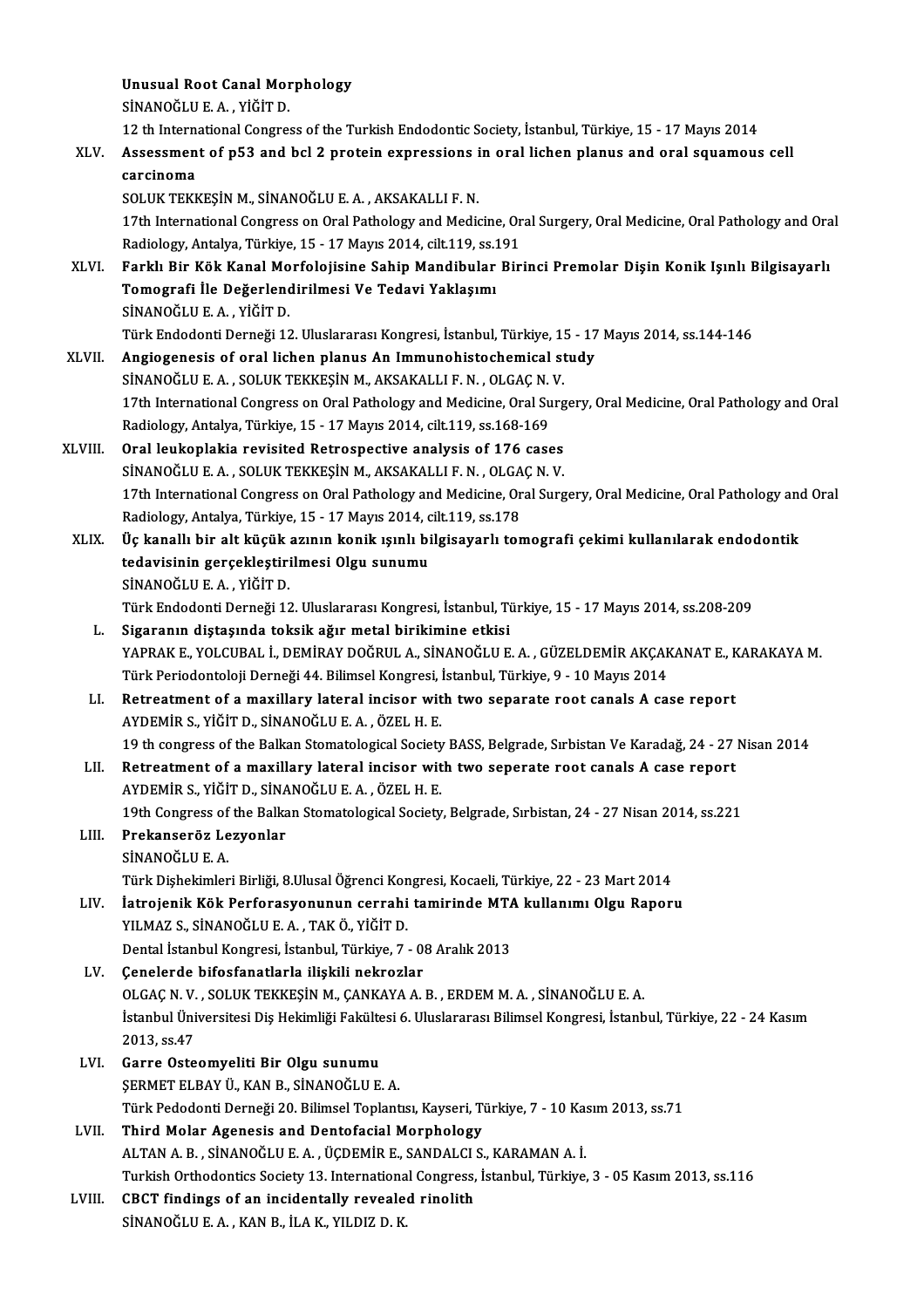European Society of Head and Neck Radiology (ESHNR) 26th Congress and Refresher Course, İzmir, Türkiye, 3 -<br>05 Elsim 2012, ss 80 European Society of<br>05 Ekim 2013, ss.80<br>Porianiaal Hoalth European Society of Head and Neck Radiology (ESHNR) 26th Congress and Refresher Court of Endodontical y Treated Teeth in a Turkish Sub population<br>LIX. Periapical Health of Endodontically Treated Teeth in a Turkish Sub popu

05 Ekim 2013, ss.80<br>LIX. Periapical Health of Endodontically Treated Teeth in a Turkish Sub population<br>AYDEMİR S., YİĞİT D., SİNANOĞLU E. A. 16. European Society of Endodontology Biennial Congress, September 2013, Portekiz, 12 - 14 Eylül 2013 AYDEMİR S., YİĞİT D., SİNANOĞLU E. A.<br>16. European Society of Endodontology Biennial Congress, September 2013, Portekiz, 12 - 14<br>LX. The radiographic features of C shaped canal system in mandibular second molars<br>SİNANO SİNANOĞLU E. A. , YİĞİT D.<br>FDI Annual World Dental Congress, İstanbul, Türkiye, 28 - 31 Ağustos 2013, cilt.63, ss.99-197 The radiographic features of C shaped canal system in mandibular second molars<br>SİNANOĞLU E. A. , YİĞİT D.<br>FDI Annual World Dental Congress, İstanbul, Türkiye, 28 - 31 Ağustos 2013, cilt.63, ss.99-197<br>Unusual Sunarnasitian SİNANOĞLU E. A. , YİĞİT D.<br>FDI Annual World Dental Congress, İstanbul, Türkiye, 28 - 31 Ağustos 2013, cilt.63, ss.9<br>LXI. Unusual Superposition of Stafne Bone Cavity on the Inferior Alveolar Nerve<br>SİNANOĞLU E.A. COSKUNS FDI Annual World Dental Congress,<br>Unusual Superposition of Stafne<br>SİNANOĞLU E.A., COŞKUNSES F.M.<br><sup>7th International Congrees of Oral o</sup> SİNANOĞLU E. A. , COŞKUNSES F. M.<br>7th International Congress of Oral and Maxillofacial Surgeons Society, Türkiye, 29 Mayıs - 02 Haziran 2013 LXII. Maxillary Tuberosity Fracture During Upper First Premolar Extraction An Uncommon Complication CİLASUNÜ.,KANB.,SİNANOĞLUE.A. Maxillary Tuberosity Fracture During Upper First Premolar Extraction An Uncommon Complicatio<br>CiLASUN Ü., KAN B., SİNANOĞLU E. A.<br>7th AÇBİD International Oral & Maxillofacial Surgery Society Congress, Antalya, Türkiye, 29 M CİLASUN Ü., F<br>7th AÇBİD Int<br>2013, ss.135<br>Untreated m Th AÇBİD International Oral & Maxillofacial Surgery Society Congress, Anta:<br>2013, ss.135<br>LXIII. Untreated mass in hard palate for 10 years Pleomorphic Adenoma<br>5 SINANOČIJUE A COSYUNSES E M 2013, ss.135<br>Untreated mass in hard palate for 10 years Pleomorphic Adenoma 7th AÇBİD International Oral & Maxillofacial Surgery Society Congress, Antalya, Türkiye, 29 Mayıs - 02 Haziran<br>2013, ss.135 SINANOĞLU E.A., COŞKUNSES F.M. Th AÇBİD International Oral & Maxillofacial Surgery Society Congress, Antalya, Türkiye, 29 Mayıs - 02 Hazir<br>2013, ss.135<br>LXIV. An unusually impacted mandibular third molar associated with dentigerous cyst a case report 2013, ss.135<br>An unusually impacted mandibula<br>KAN B., SİNANOĞLU E. A. , CİLASUN Ü.<br>20th International TAOMS Consress. A An unusually impacted mandibular third molar associated with dentige<br>KAN B., SİNANOĞLU E.A. , CİLASUN Ü.<br>20th International TAOMS Congress, Antalya, Türkiye, 19 - 23 Mayıs 2013, ss.51<br>Diagnosis and treatment of a reperativ KAN B., SİNANOĞLU E. A. , CİLASUN Ü.<br>20th International TAOMS Congress, Antalya, Türkiye, 19 - 23 Mayıs 2013, ss.51<br>20th Diagnosis and treatment of a reperative giant cell granuloma a case report<br>20 M P. SİNANOĞLU E. A. Cİ 20th International TAOMS Congress, A<br>Diagnosis and treatment of a repe<br>KAN B., SİNANOĞLU E. A. , CİLASUN Ü.<br>20th International TAOMS Congress, A Diagnosis and treatment of a reperative giant cell granuloma a case re<br>KAN B., SİNANOĞLU E. A. , CİLASUN Ü.<br>20th International TAOMS Congress, Antalya, Türkiye, 19 - 23 Mayıs 2013, ss.53<br>Bir Elerid Semente Osseğr Displari KAN B., SİNANOĞLU E. A. , CİLASUN Ü.<br>20th International TAOMS Congress, Antalya, Türkiye, 19 - 23 Mayıs 2013, ss.53<br>LXVI. Bir Florid Semento Osseöz Displazi Olgusunun Konik Işınlı Bilgisayarlı Tomografi Bulguları 20th International TAOMS Cons<br>Bir Florid Semento Osseöz<br>SİNANOĞLU E.A. , OLGAÇ N. V.<br>Oral Diagnaz ve Maksilləfəsiyal Oral Diagnoz ve Maksillofasiyal Radyoloji Derneği V. Bilimsel Sempozyumu, Erzurum, Türkiye, 25 - 28 Nisan 2013,<br>ss.54 SİNANOĞLU E.A., OLGAÇ N.V. Oral Diagnoz ve Maksillofasiyal Radyoloji Derneği V. Bilimsel Sempozyumu, Erzurum,<br>ss.54<br>LXVII. Oral findings and rehabilitation of a patient with Chrurg-Strauss syndrome<br>NAPPAK E. SİNANOĞLUE A. DEĞİPMENCİ K. SARIDAĞ S. ss.54<br>Oral findings and rehabilitation of a patient with Ch<br>YAPRAK E., SİNANOĞLU E. A. , DEĞİRMENCİ K., SARIDAĞ S.<br>19th Congress of the Palisan Sterratelegisel Sesisty üsvün 19thCongress of the Balkan Stomatological Society, ÜSKÜP, Makedonya, 25 - 28 Nisan 2013<br>18th Congress of the Balkan Stomatological Society, ÜSKÜP, Makedonya, 25 - 28 Nisan 2013 YAPRAK E., SİNANOĞLU E. A. , DEĞİRMENCİ K., SAR<br>18th Congress of the Balkan Stomatological Society<br>LXVIII. Proliferatif Verrüköz Lökoplaki Olgu Raporu<br>5 SINANOĞLU E.A., OLGAG N. Y. 18th Congress of the Balkan St<br>Proliferatif Verrüköz Lökop<br>SİNANOĞLU E.A., OLGAÇ N.V.<br>Oral Diagner ve Makallafasiyal Proliferatif Verrüköz Lökoplaki Olgu Raporu<br>SİNANOĞLU E. A. , OLGAÇ N. V.<br>Oral Diagnoz ve Maksillofasiyal Radyoloji Derneği V. Bilimsel Sempozyumu, Erzurum, Türkiye, 25 - 28 Nisan 2013, SINAN<br>Oral D<br>ss.55<br>Oral L Oral Diagnoz ve Maksillofasiyal Radyoloji Derneği V. Bilimsel Sempozyumu, Erzurum<br>ss.55<br>LXIX. Oral Findings and Rehabilitation of a Patient with Churg Strauss Sydrome<br>xAPPAKE SINANOČUUE A DEČIPMENCLK SAPIDAČS ss.55<br>Oral Findings and Rehabilitation of a Patient with Churg Strauss Sydrome<br>YAPRAK E., SİNANOĞLU E. A. , DEĞİRMENCİ K., SARIDAĞ S. 18th Congress of the Balkan Stomatological Society, ÜSKÜP, Makedonya, 25 - 28 Nisan 2013 LXX. Difenilhidantoin Kullanımına Bağlı Gelişen Dişeti Hiperplazisi Olgu sunumu 18th Congress of the Balkan St<br>Difenilhidantoin Kullanımın<br>SİNANOĞLU E.A., OLGAÇ N.V.<br>Oral Diagnaz ve Maksilləfəsiyal Oral Diagnoz ve Maksillofasiyal Radyoloji Derneği V. Bilimsel Sempozyumu, Erzurum, Türkiye, 25 - 28 Nisan 2013,<br>ss.56 SINAN<br>Oral L<br>ss.56<br>CRCT Oral Diagnoz ve Maksillofasiyal Radyoloji Derneği V. Bilimsel Sempozyumu, Erzurum, T<br>ss.56<br>LXXI. CBCT Evaluation of C shaped Root Canal Systems in Turkish Sub population<br>vičinn sinANQČLU E A ss.56<br>CBCT Evaluation of C sl<br>YİĞİT D., SİNANOĞLU E. A.<br>91 st Canaral Sassian & Eu YİĞİT D., SİNANOĞLU E. A.<br>91 st General Session & Exhibition of the IADR, seattle, Amerika Birleşik Devletleri, 20 - 23 Mart 2013, cilt.92 YİĞİT D., SİNANOĞLU E. A.<br>191 st General Session & Exhibition of the IADR, seattle, Amerika Birleşik Devletleri, 20 - 23 Mart 2013, cilt<br>19 EXXII. Akut perikoronit gelişimi ile tetiklenen akut nekrotizan ülseratif gingivit 91 st General Session & Exhibition of the IADR, seattle, Amer<br>Akut perikoronit gelişimi ile tetiklenen akut nekrotiza<br>GÜZELDEMİR AKÇAKANAT E., SİNANOĞLU E. A. , YAPRAK E.<br>Türk Periodenteleji Derneği 42, Bilimsel Kongresi, Akut perikoronit gelişimi ile tetiklenen akut nekrotizan ülseratif gingivitis: B<br>GÜZELDEMİR AKÇAKANAT E., SİNANOĞLU E. A. , YAPRAK E.<br>Türk Periodontoloji Derneği 42. Bilimsel Kongresi, Ankara, Türkiye, 8 - 10 Kasım 2012<br>Am GÜZELDEMİR AKÇAKANAT E., SİNANOĞLU E. A. , YAPRAK E.<br>Türk Periodontoloji Derneği 42. Bilimsel Kongresi, Ankara, Türkiye, 8 - 10 Kası<br>LXXIII. Amelogenezis İmperfektanın Estetik ve Fonksiyonel Rehabilitasyonu Türk Periodontoloji Derneği 42. Bilimsel Kongresi, Ankara, 1<br><mark>Amelogenezis İmperfektanın Estetik ve Fonksiyonel I</mark><br>GÜZELDEMİR AKÇAKANAT E., SİNANOĞLU E. A. , YAPRAK E.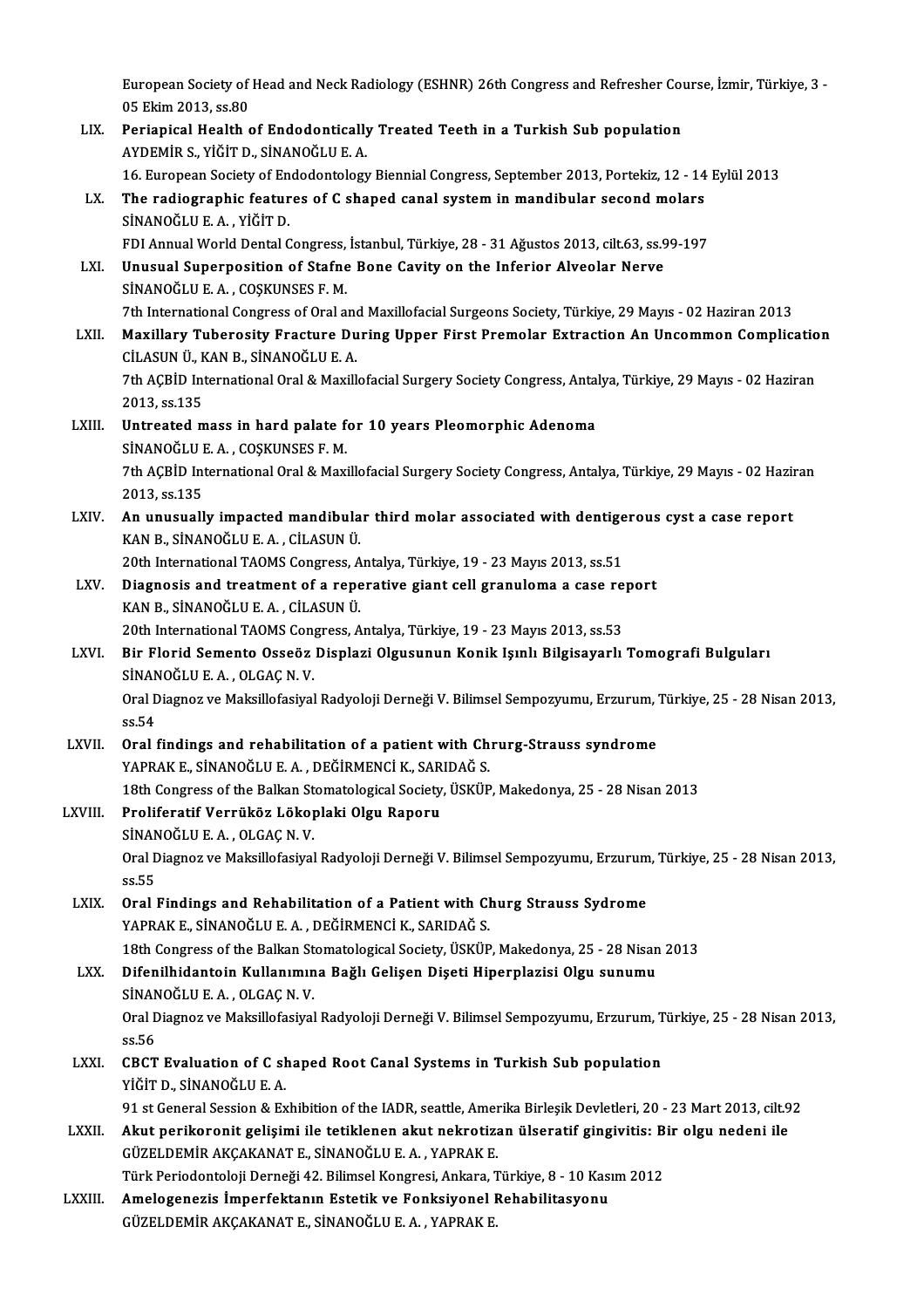Yakın Doğu Üniversitesi, Diş Hekimliği Fakültesi XVII. Diş Hastalıkları Ve Tedavisi Anabilim Dalları Toplantısı, Girne,<br>Kıbrıs (Kite), 27, -30 Erlijl 2012, 92,32 Yakın Doğu Üniversitesi, Diş Hekimliği I<br>Kıbrıs (Kktc), 27 - 30 Eylül 2012, ss.33<br>Zananlı Aliskanlıklar Sanusu Olusm Yakın Doğu Üniversitesi, Diş Hekimliği Fakültesi XVII. Diş Hastalıkları Ve Tedavisi Anabili<br>Kıbrıs (Kktc), 27 - 30 Eylül 2012, ss.33<br>LXXIV. — Zararlı Alışkanlıklar Sonucu Oluşmuş Sert Doku Kayıplarının Rehabilitasyonu Kıbrıs (Kktc), 27 - 30 Eylül 2012, ss.33<br>Zararlı Alışkanlıklar Sonucu Olusmus Sert Doku Kayıplarının Rehabilitasyonu Yakın Doğu Üniversitesi, Diş Hekimliği Fakültesi XVII. Diş Hastalıkları Ve Tedavisi Anabilim Dalları Toplantısı, Girne,<br>Kıbrıs (Kktc), 27 - 30 Eylül 2012, ss.13 GÜZELDEMİR AKÇAKANAT E., SİNANOĞLU E. A., YAPRAK E. Yakın Doğu Üniversitesi, Diş Hekimliği Fakültesi XVII. Diş Hastalıkları Ve Tedav<br>Kıbrıs (Kktc), 27 - 30 Eylül 2012, ss.13<br>LXXV. CBCT Findings Of Maxillary Follicular Ameloblastoma A Case Report<br>SİNANOČLU E A - CİLASIN Ü, C Kıbrıs (Kktc), 27 - 30 Eylül 2012, ss.13<br>CBCT Findings Of Maxillary Follicular Amelo<br>SİNANOĞLU E. A. , CİLASUN Ü., ÇORAK S., ÖZER D.<br>6th ACPID International Oral & Maxillefacial Surge CBCT Findings Of Maxillary Follicular Ameloblastoma A Case Report<br>SİNANOĞLU E. A. , CİLASUN Ü., ÇORAK S., ÖZER D.<br>6th AÇBİD International Oral & Maxillofacial Surgery Society Congress, Antalya, Türkiye, 30 Mayıs - 03 Hazir SİNANOĞLU I<br>6th AÇBİD Int<br>2012, ss.199<br>An Unusally 6th AÇBİD International Oral & Maxillofacial Surgery Society Congress, Antalya, Türkiye, 30 Ma<br>2012, ss.199<br>LXXVI. An Unusally Positioned Mandibular Third Molar A Case Report With CBCT Findings<br>3 SINANOČU U.E.A. CU ASUN Ü. 2012, ss.199<br>An Unusally Positioned Mandibular Third M<br>SİNANOĞLU E. A. , CİLASUN Ü., ÇORAK S., ÖZER D.<br>6th ACPID International Oral & Maxillefacial Surga An Unusally Positioned Mandibular Third Molar A Case Report With CBCT Findings<br>SİNANOĞLU E. A. , CİLASUN Ü., ÇORAK S., ÖZER D.<br>6th AÇBİD International Oral & Maxillofacial Surgery Society Congress, Antalya, Türkiye, 30 May SİNANOĞLU I<br>6th AÇBİD Int<br>2012, ss.206<br>Can The Cla 6th AÇBİD International Oral & Maxillofacial Surgery Society Congress, Antalya, Türkiye,<br>2012, ss.206<br>LXXVII. Can The Glandular Odontogenic Cyst Raise Odontogenic Tumor A Case Report 2012, ss.206<br>Can The Glandular Odontogenic Cyst Raise Odontogenic Tu<br>AKSAKALLI F. N. , ERÇAL O., RAMAZANOĞLU M., SİNANOĞLU E. A.<br>6th ACPID International Oral & Mexillefacial Surgery Society Cong 6th AÇBİD International Oral & Maxillofacial Surgery Society Congress, Antalya, Türkiye, 30 Mayıs - 03 Haziran<br>2012. ss.91-92 AKSAKALLI F. N., ERÇAL O., RAMAZANOĞLU M., SİNANOĞLU E. A. 6th AÇBİD International Oral & Maxillofacial Surgery Society Congre<br>2012, ss.91-92<br>LXXVIII. Talon Cusp Report of Four Cases With Eight Taloned Teeth<br>ÖZEL H.E. SİNANOĞLUE A 2012, ss.91-92<br>Talon Cusp Report of Fou<br>ÖZEL H. E. , SİNANOĞLU E. A.<br>17th Congress of the Bellian Talon Cusp Report of Four Cases With Eight Taloned Teeth<br>ÖZEL H. E. , SİNANOĞLU E. A.<br>17th Congress of the Balkan Stomatological Society, Tirane, Arnavutluk, 3 - 06 Mayıs 2012, ss.82<br>Evaluation of Petromalar Canals with Ca ÖZEL H. E. , SİNANOĞLU E. A.<br>17th Congress of the Balkan Stomatological Society, Tirane, Arnavutluk, 3 - 06 Mayıs<br>LXXIX. Evaluation of Retromolar Canals with Cone Beam Computed Tomography<br>ÖZEL H. E. , SİNANOĞLU E. A. 17th Congress of the Balkan :<br>**Evaluation of Retromolar**<br>ÖZEL H. E. , SİNANOĞLU E. A.<br>17th Congress of the Balkan : Evaluation of Retromolar Canals with Cone Beam Computed Tomography<br>ÖZEL H. E. , SİNANOĞLU E. A.<br>17th Congress of the Balkan Stomatological Society, Tirane, Arnavutluk, 3 - 06 Mayıs 2012, ss.154<br>Diagnosis of Osslusal Caries ÖZEL H. E. , SİNANOĞLU E. A.<br>17th Congress of the Balkan Stomatological Society, Tirane, Arnavutluk, 3 - 06 Mayıs 2012, ss.154<br>LXXX. Diagnosis of Occlusal Caries Using A Laser Fluorescence Method in Permanent Teeth<br>5 17th Congress of the Balkan Stomatologi<br>Diagnosis of Occlusal Caries Using A<br>SİNANOĞLU E.A., ÖZTÜRK E., ÖZEL H.E. Diagnosis of Occlusal Caries Using A Laser Fluorescence Method in Permanent Teeth<br>SİNANOĞLU E. A. , ÖZTÜRK E., ÖZEL H. E.<br>17th Congress of the Balkan Stomatological Society, Tirane, Arnavutluk, 3 - 06 Mayıs 2012, ss.40-41 SİNANOĞLU E. A. , ÖZTÜRK E., ÖZEL H. E.<br>17th Congress of the Balkan Stomatological Society, Tirane, Arnavutluk, 3 - 06 Mayıs 2012, ss.40-41<br>17th Congress of the Balkan Stomatological Society, Tirane, Arnavutluk, 3 - 06 May YİĞİT D., KOÇAK BÜYÜKDERE A., SİNANOĞLU E. A. Gelişimi tamamlanmamış Dişlerin apeksifikasyon tedavisi ve r<br>YİĞİT D., KOÇAK BÜYÜKDERE A., SİNANOĞLU E. A.<br>türk endodonti Derneği 11. uluslararası kongresi, 27 - 28 Nisan 2012<br>Miadiagnasad Perianisal Camantal Dyaplasia A.9 LXXXII. Misdiagnosed Periapical Cemental Dysplasia A case report<br>YIĞİT D., SİNANOĞLU E. A. türk endodonti Derneği 11. uluslararası kongresi, 27 - 28 Nisan 2012 11 th International Congress of the Turkish Endodontic Society, 27 - 28 Nisan 2012 YIĞİT D., SİNANOĞLU E. A.<br>11 th International Congress of the Turkish Endodontic Society, 27 - 28 Nisan 2<br>LXXXIII. Apexification and restoration of immature teeth Report of four cases<br>vičin D. KOCAK PÜVÜKDERE A. SİNANOĞLU YİĞİT D., KOÇAK BÜYÜKDERE A., SİNANOĞLU E. A.<br>11 th International Congress of the Turkish Endodontic Society. 27 - 28 Nisan 2012 Apexification and restoration of immature teeth Report of four cases<br>YlĞİT D., KOÇAK BÜYÜKDERE A., SİNANOĞLU E. A.<br>11 th International Congress of the Turkish Endodontic Society, 27 - 28 Nisan 2012<br>Endodontic management of YİĞİT D., KOÇAK BÜYÜKDERE A., SİNANOĞLU E. A.<br>11 th International Congress of the Turkish Endodontic Society, 27 - 28 Nisan 2012<br>LXXXIV. Endodontic management of a fused mandibular premolar with a supernumerary tooth A YİĞİTD.,SİNANOĞLUE.A. ,ÖZELH.E. Endodontic management of a fused mandibular premolar with a supernun<br>YİĞİT D., SİNANOĞLU E. A. , ÖZEL H. E.<br>11 th International Congress of the Turkish Endodontic Society, 27 - 28 Nisan 2012<br>Colisimi Tamamlanmamır Dislarin YİĞİT D., SİNANOĞLU E. A. , ÖZEL H. E.<br>11 th International Congress of the Turkish Endodontic Society, 27 - 28 Nisan 2012<br>LXXXV. Gelişimi Tamamlanmamış Dişlerin Apeksifikasyon Tedavisi ve Restorasyonları Dört Vaka Sunu 11 th International Congress of the Turkish Endodontic Society, 27 - 28 Nisan 2012<br>Gelişimi Tamamlanmamış Dişlerin Apeksifikasyon Tedavisi ve Restorasyon<br>Raporu<br>YİĞİT D., KOÇAK BÜYÜKDERE A., SİNANOĞLU E. A. Gelişimi Tamamlanmamış Dişlerin Apeksifika<br>Raporu<br>YİĞİT D., KOÇAK BÜYÜKDERE A., SİNANOĞLU E. A.<br>Türk Endedenti Derneği 11 Uluslanarası Endedent Raporu<br>YİĞİT D., KOÇAK BÜYÜKDERE A., SİNANOĞLU E. A.<br>Türk Endodonti Derneği 11.Uluslararası Endodonti Kongresi, İstanbul, Türkiye, 27 - 28 Nisan 2012, ss.108<br>Yanlış Tanı Konmus Borianikal Semantal Displegi Bir Olsu Bananu YİĞİT D., KOÇAK BÜYÜKDERE A., SİNANOĞLU E. A.<br>Türk Endodonti Derneği 11.Uluslararası Endodonti Kongresi, İstanbul, Türk<br>LXXXVI. Yanlış Tanı Konmuş Periapikal Semental Displazi Bir Olgu Raporu<br>VİĞİT D. KOÇAK BÜYÜKDERE A Türk Endodonti Derneği 11.Uluslararası Endodont<br>Yanlış Tanı Konmuş Periapikal Semental Disj<br>YİĞİT D., KOÇAK BÜYÜKDERE A., SİNANOĞLU E. A.<br>Türk Endodonti Derneği 11 Uluslararası Endodont Yanlış Tanı Konmuş Periapikal Semental Displazi Bir Olgu Raporu<br>YİĞİT D., KOÇAK BÜYÜKDERE A., SİNANOĞLU E. A.<br>Türk Endodonti Derneği 11.Uluslararası Endodonti Kongresi, İstanbul, Türkiye, 27 - 28 Nisan 2012, ss.91-92 YİĞİT D., KOÇAK BÜYÜKDERE A., SİNANOĞLU E. A.<br>Türk Endodonti Derneği 11.Uluslararası Endodonti Kongresi, İstanbul, Türkiye, 27 - 28 Nisan 2012, ss.91-92<br>LXXXVII. Alt Premolar Dişin Süpernümerer Diş ile Füzyonu ve Endod Türk Endodonti Derneği 11.Uluslararası Endodont<br>Alt Premolar Dişin Süpernümerer Diş ile Füz<br>YİĞİT D., KOÇAK BÜYÜKDERE A., SİNANOĞLU E. A.<br>Türk Endodonti Derneği 11 Uluslararası Endodont Alt Premolar Dişin Süpernümerer Diş ile Füzyonu ve Endodontik Tedavi Yaklaşımı Bir Olgu Rapo<br>YİĞİT D., KOÇAK BÜYÜKDERE A., SİNANOĞLU E. A.<br>Türk Endodonti Derneği 11.Uluslararası Endodonti Kongresi, İstanbul, Türkiye, 27 - YİĞİT D., KOÇAK BÜYÜKDERE A., SİNANOĞLU E. A.<br>1. Türk Endodonti Derneği 11.Uluslararası Endodonti Kongresi, İstanbul, Türkiye, 27 - 2<br>1. LXXXVIII. An unusual laryngeal complication following inferior alveolar nerve blo Türk Endodonti Derneği 11.Uluslararası Endodonti Kor<br><mark>An unusual laryngeal complication following infe</mark><br>YILMAZ S., SİNANOĞLU E. A. , CİLASUN Ü., GÜRBÜZ Y. S.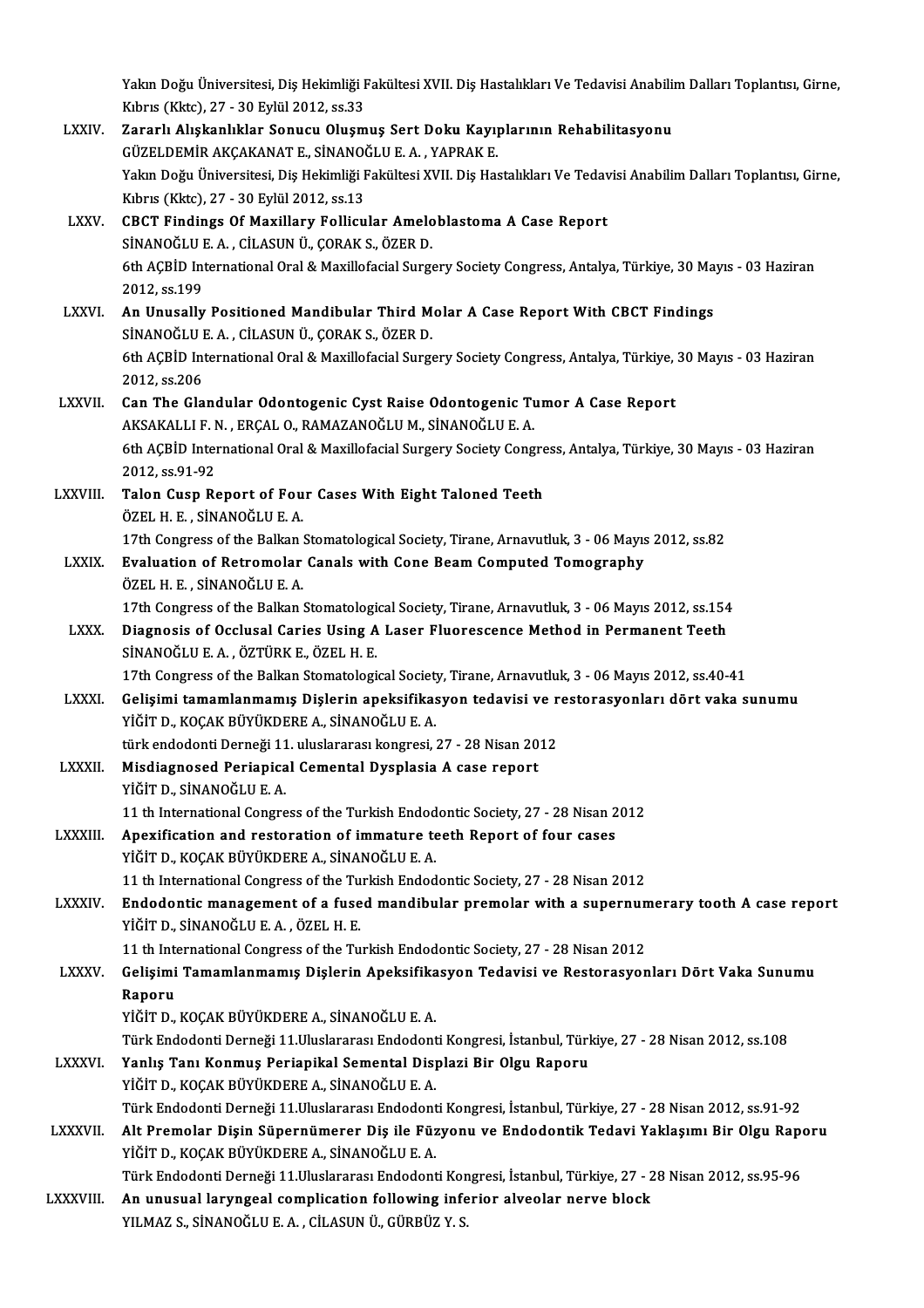5th AÇBİD International Oral & Maxillofacial Surgery Society Congress, Antalya, Türkiye, 25 - 29 Mayıs 2011, ss.254<br>Matastatis sansineme ef thuneid gland in inferier alysolar sanal sase renert

|                | 5th AÇBİD International Oral & Maxillofacial Surgery Society Congress, Antalya, Türkiye, 25 - 29 Mayıs 2011, ss.254                                                                                         |
|----------------|-------------------------------------------------------------------------------------------------------------------------------------------------------------------------------------------------------------|
| LXXXIX.        | Metastatic carcinoma of thyroid gland in inferior alveolar canal case report                                                                                                                                |
|                | YILMAZ S., SİNANOĞLU E. A., CİLASUN Ü., GÜRBÜZ Y. S.                                                                                                                                                        |
|                | 5th AÇBİD International Oral & Maxillofacial Surgery Society Congress, Antalya, Türkiye, 25 - 29 Mayıs 2011, ss.164                                                                                         |
| XC.            | <b>CBCT Findings Of An Extraosseous Osteoma Of The Mandible</b>                                                                                                                                             |
|                | SİNANOĞLU E.A., CİLASUN Ü.                                                                                                                                                                                  |
|                | 12th European Congress of Dento-Maxillo Facial Radiology, İstanbul, Türkiye, 2 - 05 Haziran 2010, ss.44                                                                                                     |
| XCI.           | Calcified Carotid Artery Atheromas As An Incidental Finding In CBCT Scans                                                                                                                                   |
|                | SİNANOĞLU E. A., BORAHAN M. O., AKANSEL G.                                                                                                                                                                  |
| XCII.          | 12th European Congress of Dento-Maxillo Facial Radiology, İstanbul, Türkiye, 2 - 05 Haziran 2010, ss.44<br>CBCT images of orthodontic cleft lip and palate patients in comparison to conventional panoramic |
|                | radiographs                                                                                                                                                                                                 |
|                | SİNANOĞLU E.A., EKMEN Ö., ÖZTAŞ S.E.                                                                                                                                                                        |
|                | 3rd International Congress & Workshops 3D Diagnosis and Virtual Treatment Planning of Cranio-Maxillo-Facial                                                                                                 |
|                | Deformity, Eindhoven, Hollanda, 25 - 27 Mart 2010, ss.108                                                                                                                                                   |
| XCIII.         | Epitel Displazisi ve Sigara kullanımı Paradoksal ilişki                                                                                                                                                     |
|                | SİNANOĞLU E. A., OLGAÇ N. V., ÖZBAYRAK S., ORUÇ M. S.                                                                                                                                                       |
|                | I.Ağız Kanserleri Ulusal Sempozyumu, Ankara, Türkiye, 18 - 19 Nisan 2008, ss.34                                                                                                                             |
| XCIV.          | Oral karsinogeneziste prognostik belirleyici olarak Cyclooxygenase 2 ve Ki67                                                                                                                                |
|                | SİNANOĞLU E. A., OLGAÇ N. V., ÖZBAYRAK S., ORUÇ M. S.                                                                                                                                                       |
|                | I.Ağız Kanserleri Ulusal Sempozyumu, Ankara, Türkiye, 18 - 19 Nisan 2008, ss.33                                                                                                                             |
| XCV.           | Infiltrating lipomatosis of the face associated with chronic osteomyelitis a case report and literature                                                                                                     |
|                | review                                                                                                                                                                                                      |
|                | GÜMRÜ TARÇIN B., PEKİNER F. M., SİNANOĞLU E. A.                                                                                                                                                             |
|                | 12th Congress of the Balkan Stomatological Society, İstanbul, Türkiye, 12 - 14 Nisan 2007, ss.158                                                                                                           |
| XCVI.          | Aftöz ülserasyonların tedavisinde Protefix jel kullanımı                                                                                                                                                    |
|                | PEKİNER F. M., ALATLI F. C., ÖZBAYRAK S., ÇANAKÇI E., SİNANOĞLU E. A.                                                                                                                                       |
|                | TDB 12. Diş Hekimliği Kongresi, İstanbul, Türkiye, 20 - 25 Haziran 2005, ss.158-160                                                                                                                         |
| XCVII.         | Therapy for Treatment Of Aphtous Ulcers                                                                                                                                                                     |
|                | PEKİNER F. M., ALATLI F. C., ÖZBAYRAK S., ÇANAKÇI E., SİNANOĞLU E. A.<br>10th Congress of the Balkan Stomatological Society, Belgrade, Sırbistan, 11 - 14 Mayıs 2005, cilt.9, ss.21                         |
| XCVIII.        | 1112 cases of oral cancer and white lesions A retrospective study                                                                                                                                           |
|                | OLGAÇ N.V., SİNANOĞLU E. A.                                                                                                                                                                                 |
|                | 7th Bienal Congress of the European Association of Oral Medicine & 26th Annual Scientific Meeting of the Academy                                                                                            |
|                | of Oral Pathology and Oral Medicine, Berlin, Almanya, 23 - 25 Eylül 2004, ss.90                                                                                                                             |
| XCIX.          | Periferal ossifiye fibroma Olgu sunumu                                                                                                                                                                      |
|                | PEKİNER F. M., SAV M. A., TECİMER T., GÜMRÜ TARÇIN B., SİNANOĞLU E. A.                                                                                                                                      |
|                | TDB 11. Diş Hekimliği Kongresi, Türkiye, 17 - 22 Mayıs 2004, ss.187                                                                                                                                         |
| C.             | Lineer morfea en coup de sabre Bir olgu sunumu                                                                                                                                                              |
|                | PEKİNER F. M., YÜCELTEN A. D., GÜMRÜ TARÇIN B., SİNANOĞLU E. A.                                                                                                                                             |
|                | TDB 11. Diş Hekimliği Kongresi, İstanbul, Türkiye, 17 - 22 Mayıs 2004, ss.186                                                                                                                               |
| CI.            | Morbus Crohn Enteritis Regionalis Olgu Sunumu                                                                                                                                                               |
|                | DUMLU A., SİNANOĞLU E. A., GARİP H., ÖZBAYRAK S., GÖKER M. K.                                                                                                                                               |
|                | Oral Diagnoz ve Maksillofasiyal Radyoloji Derneği 2.Bilimsel Sempozyumu, İzmir, Türkiye, 16 - 18 Nisan 2004, ss.79                                                                                          |
| CII.           | Osteosarkom 2 Olgu Sunumu                                                                                                                                                                                   |
|                | DUMLU A., SİNANOĞLU E. A., FİŞEKÇİOĞLU E.                                                                                                                                                                   |
|                | Oral Diagnoz ve Maksillofasiyal Radyoloji Derneği 2.Bilimsel Sempozyumu, İzmir, Türkiye, 16 - 18 Nisan 2004, ss.80                                                                                          |
| CIII.          | Muayenehane pratiğinde psişik faktörlerin ön planda olduğu problem AYS Protez İntoleransı                                                                                                                   |
|                | PEKİNER F. M., ÖZBAYRAK S., SİNANOĞLU E. A.                                                                                                                                                                 |
| $\epsilon$ ity | TDB 10.Uluslararası Diş Hekimliği Kongresi, Antalya, Türkiye, 17 - 21 Haziran 2003, ss.120<br>Dudelte Derin Lekslinseyerly Hemanijam Velze sunumu                                                           |

CIV. Dudakta Derin Lokalizasyonlu Hemanjiom Vaka sunumu